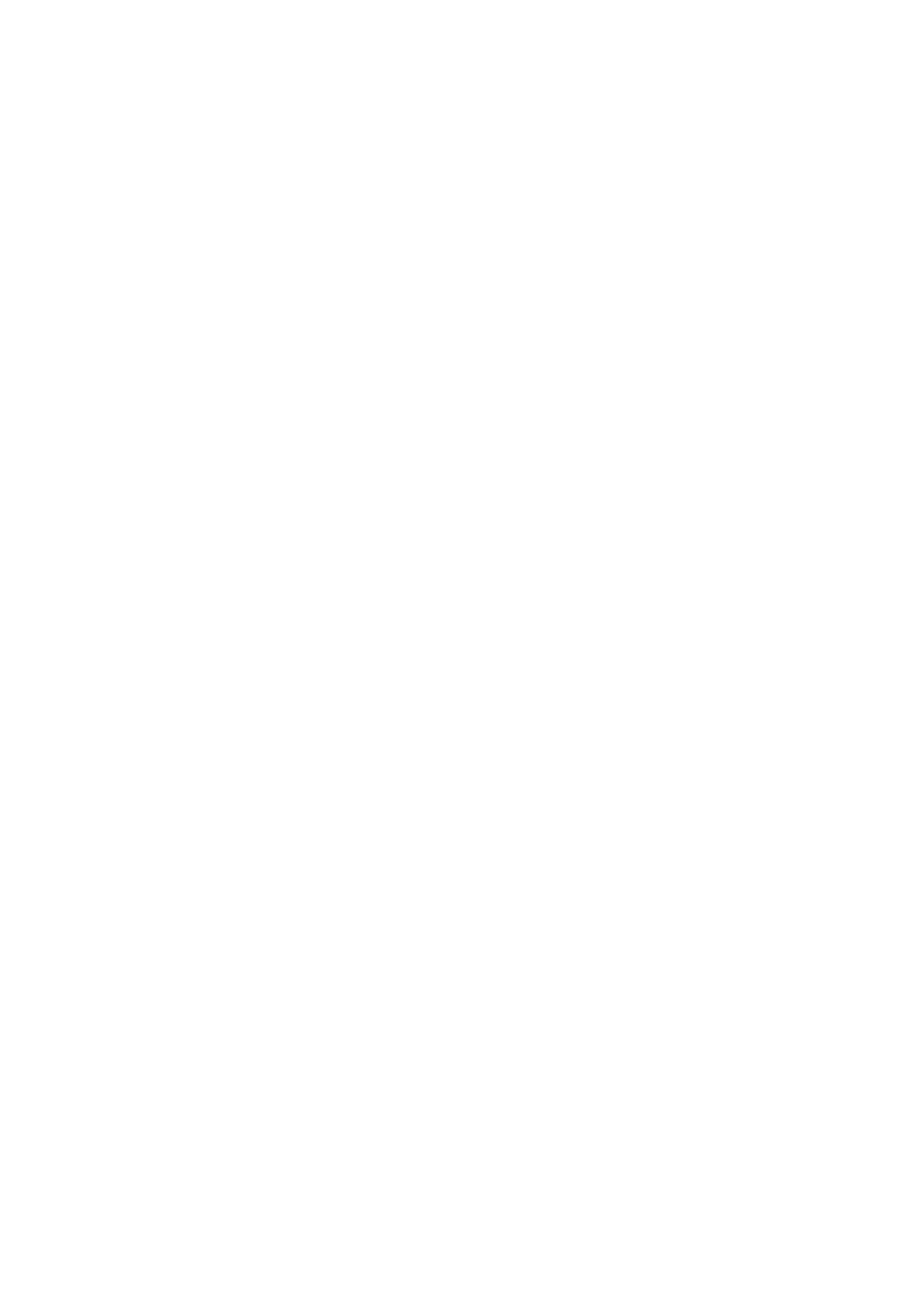# European University Institute **Robert Schuman Centre for Advanced Studies** Migration Policy Centre

# **Tradable Refugee-admission Quotas: a Policy Proposal to Reform the EU Asylum Policy**

Hillel Rapoport and Jesús Fernández-Huertas Moraga

EUI Working Paper **RSCAS** 2014/101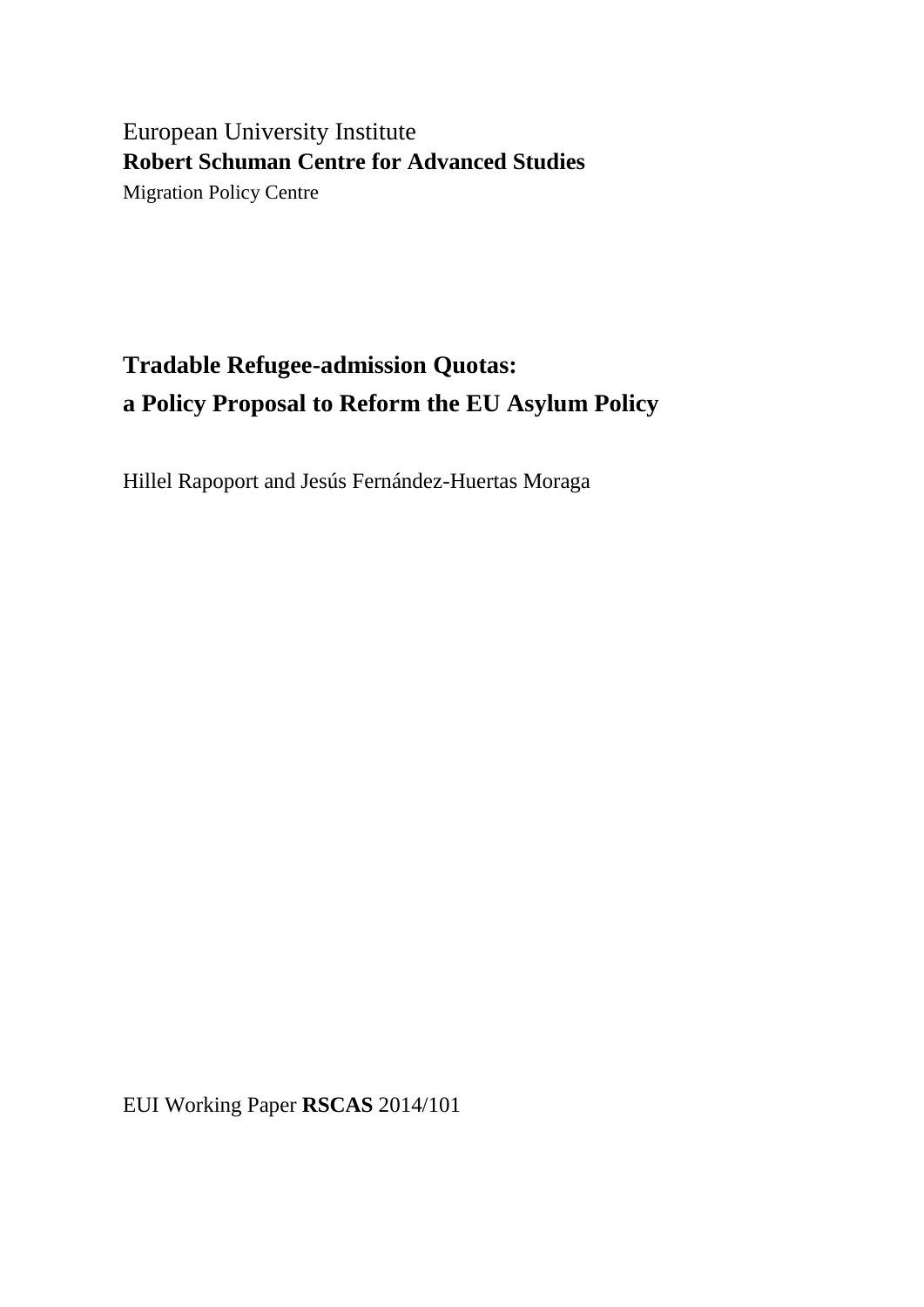This text may be downloaded only for personal research purposes. Additional reproduction for other purposes, whether in hard copies or electronically, requires the consent of the author(s), editor(s). If cited or quoted, reference should be made to the full name of the author(s), editor(s), the title, the working paper, or other series, the year and the publisher.

ISSN 1028-3625

© Hillel Rapoport and Jesús Fernández-Huertas Moraga, 2014

Printed in Italy, October 2014 European University Institute Badia Fiesolana I – 50014 San Domenico di Fiesole (FI) Italy [www.eui.eu/RSCAS/Publications/](http://www.eui.eu/RSCAS/Publications/) [www.eui.eu](http://www.eui.eu/) [cadmus.eui.eu](http://cadmus.eui.eu/dspace/index.jsp)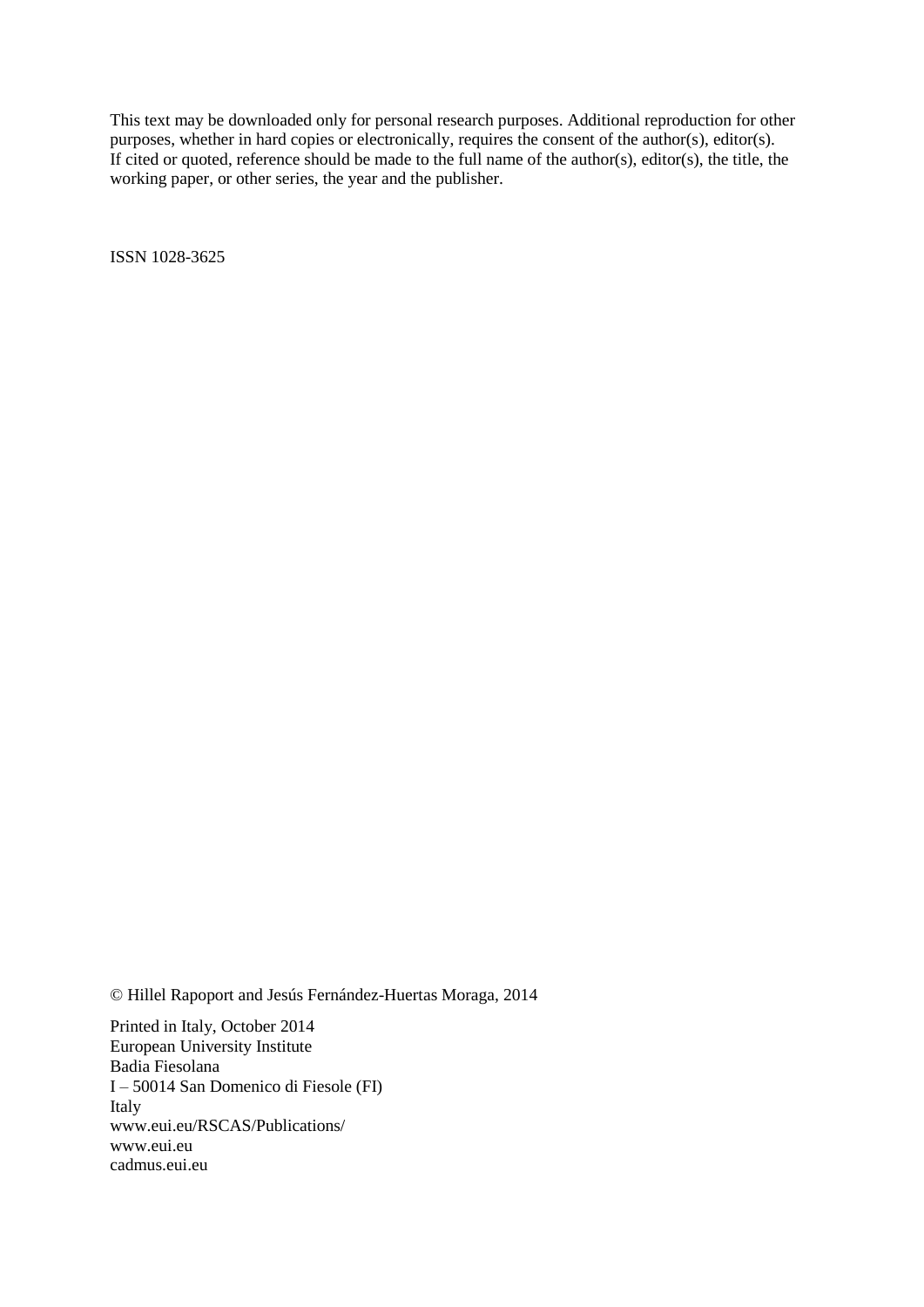# **Robert Schuman Centre for Advanced Studies**

The Robert Schuman Centre for Advanced Studies (RSCAS), created in 1992 and directed by Brigid Laffan since September 2013, aims to develop inter-disciplinary and comparative research and to promote work on the major issues facing the process of integration and European society.

The Centre is home to a large post-doctoral programme and hosts major research programmes and projects, and a range of working groups and *ad hoc* initiatives. The research agenda is organised around a set of core themes and is continuously evolving, reflecting the changing agenda of European integration and the expanding membership of the European Union.

Details of the research of the Centre can be found on: <http://www.eui.eu/RSCAS/Research/>

Research publications take the form of Working Papers, Policy Papers, Distinguished Lectures and books. Most of these are also available on the RSCAS website: <http://www.eui.eu/RSCAS/Publications/>

The EUI and the RSCAS are not responsible for the opinion expressed by the author(s).

# **Migration Policy Centre (MPC)**

The Migration Policy Centre (MPC) at the European University Institute, Florence, conducts advanced research on global migration to serve migration governance needs at European level, from developing, implementing and monitoring migration-related policies to assessing their impact on the wider economy and society.

The MPC carries out field as well as archival research, both of which are scientifically robust and policy-relevant, not only at European level, but also globally, targeting policy-makers as well as politicians. This research provides tools for addressing migration challenges, by: 1) producing policyoriented research on aspects of migration, asylum and mobility in Europe and in countries located along migration routes to Europe, that are regarded as priorities; 2) bridging research with action by providing policy-makers and other stakeholders with results required by evidence-based policymaking, as well as necessary methodologies that address migration governance needs; 3) pooling scholars, experts, policy makers, and influential thinkers in order to identify problems, research their causes and consequences, and devise policy solutions. Our research includes a core programme and several projects, most of them co-financed by the European Union.

The MPC working paper series, published since April 2013, aims at disseminating high-quality research pertaining to migration and related issues. All EUI members, as well as other external scholars and practitioners, are welcome to submit their work to the series. For further queries, please contact the Migration Policy Centre Secretariat at [mpc@eui.eu](mailto:mpc@eui.eu)

More information can be found on: <http://www.migrationpolicycentre.eu/>

Disclaimer: The EUI, RSCAS and MPC are not responsible for the opinion expressed by the author(s). Furthermore, the views expressed in this publication cannot in any circumstances be regarded as the official position of the European Union".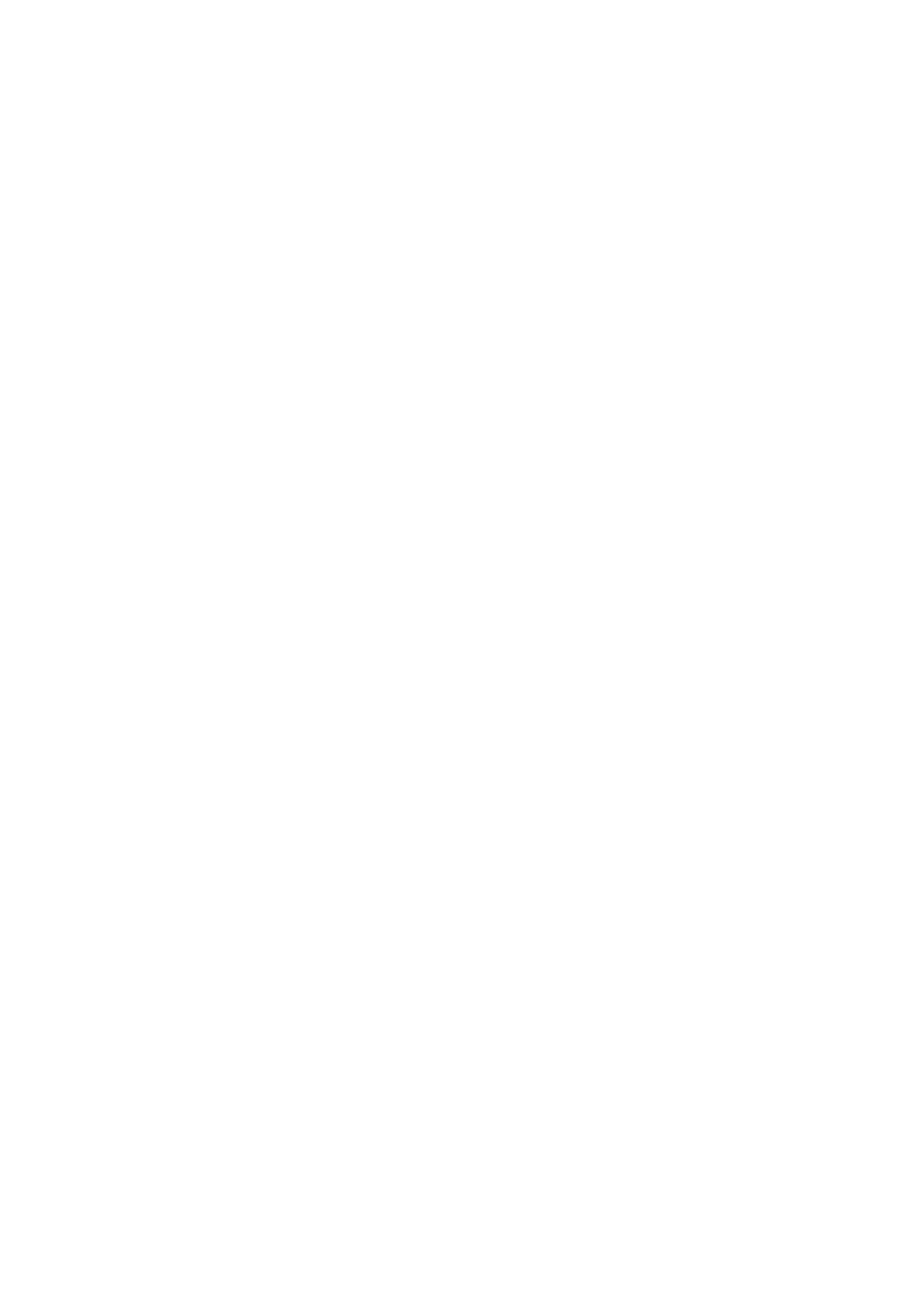## **Abstract**

The current EU Asylum policy is widely seen as ineffective and unfair. We propose an EU-wide market for tradable quotas on both refugees and asylum-seekers coupled with a matching mechanism linking countries' and migrants' preferences. We show that the proposed system can go a long way towards addressing the shortcomings of the existing system. We illustrate this claim using the recent problems regarding relocation faced by the European Relocation from Malta (EUREMA) program.

# **Keywords**

Immigration policy, EU policy, tradable quotas, refugee resettlement, asylum seekers, international public goods.

**JEL Classification**: F22, F5, H87, I3, K33, 019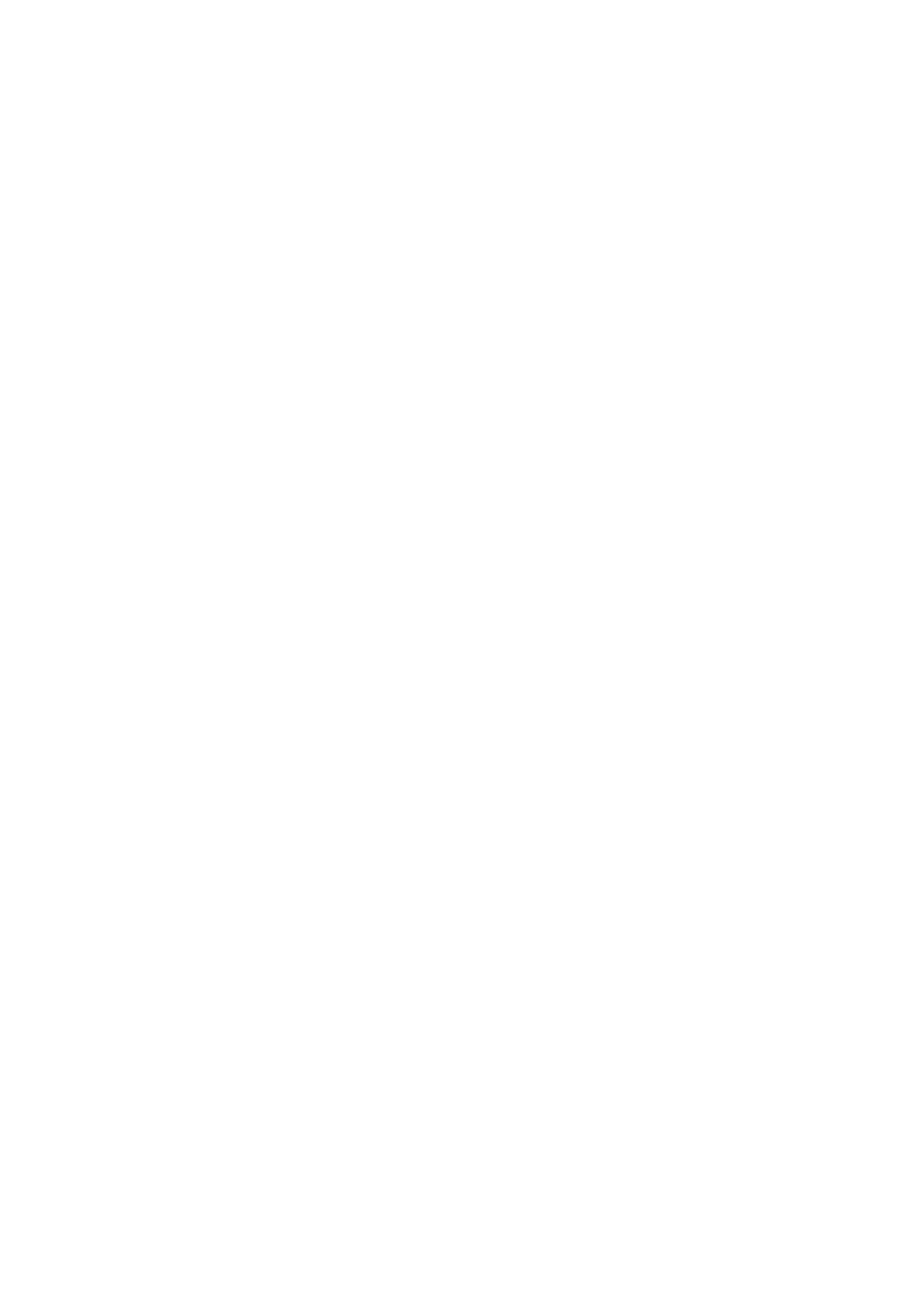#### **1. Introduction\***

 $\overline{a}$ 

The European Union is currently experiencing a refugee crisis: thousands of refugees are accumulating on its shores (Lampedusa, Malta, Sicily) and land borders (Greece, Bulgaria), fleeing civil war (in Libya or Syria), armed conflict or oppression. Even if these numbers are actually extremely limited in comparison with States of first asylum like Lebanon, Jordan and Turkey, this puts pressure on countries of first arrival, with thousands of persons then wandering in the EU-Schengen space and beyond. At the same time, the existing European asylum policy is overwhelmingly judged as inappropriate and is criticized not just because of its inability to address the challenges posed by the volume of refugee flows but also due to the many legal deficiencies, political inconsistencies and economic inefficiencies that characterize the current asylum system. At a legal and political level, the "Common European Asylum System" (CEAS), launched in 1999, is increasingly under fire.

For one thing, the so-called "Dublin-system" (implemented since 1997) whereby an asylum seeker is mainly under the responsibility of the country of first-entry, is more and more regarded as illconceived. Under this system, an asylum seeker who entered the EU say in Greece and got arrested for illegal stay say in Belgium could be transferred back to Greece. Such a system creates disincentives for the Greek government to effectively implement the CEAS norms. Furthermore, the Dublin system prevents asylum seekers from choosing their country of asylum within the European Union, creating incentives for them to circumvent legal restrictions to mobility before their asylum claims have been examined.

A second major issue with the current system is that of "burden sharing."<sup>1</sup> Indeed, the current system places (at least in theory) a disproportionate burden on the countries of first entry (such as Malta, Greece or Italy) that should be responsible for many asylum seekers due to their geographic position. The Guidelines adopted by the European Council on 27 June 2014 underline that "the Union needs an efficient and well-managed migration, asylum and borders policy, guided by the Treaty principles of solidarity and fair sharing of responsibility, in accordance with article 80 of the Treaty on the Functioning of the European Union and its effective implementation" (guideline 5) and that "The Union's commitment to international protection requires a strong European asylum policy based on solidarity and responsibility" (guideline 7; European Council, 2014).

Under this general process, many attempts of improvements have been initiated: further harmonization of asylum law, creation of a European agency as the European Asylum Support Office (EASO), continuation of EU funding through the new Fund for Asylum, Migration and Integration, relocation of refugees across receiving countries (on the last issue, see the "Malta example" below). However, it is fair to say that progress in practice has been rather limited (see Hatton, 2011, 2012, 2013; Thielemann et al., 2010).

In this paper we propose a new perspective using market-based solutions to deal with the externality/free riding problem among EU Member States, taking advantage from the already existing institutional frameworks. We apply the idea of tradable immigration quotas proposed by Fernández-Huertas Moraga and Rapoport (2014) to the case of refugees and asylum seekers in the EU context.

We particularly thank Philippe De Bruycker for his careful comments and suggestions, as well as Rainer Baubock, Philippe Fargues, Bernard Hoekman, Lilian Tsourdi, Patricia Van de Peer and Alessandra Venturini for commenting on an earlier draft of this paper. We also thank Tim Hatton, Eiko Thielemann, and participants at the CESifo Conference on International Migration, Munich, and at the Migration Policy Centre Seminar on Solidarity and Asylum Policy of the European Union at the EUI in Florence for their comments and suggestions; and Sulin Sardoschau for excellent research assistance. Jesús Fernández-Huertas Moraga received financial support from the ECO2008-04785 and ECO2012-39412 projects funded by the Spanish Ministry for Economics and Competitiveness.

<sup>1</sup> This terminology is controversial but we keep it here because of its widespread use. Some authors, and the European Council (2014), prefer to use the concept of "responsibility sharing."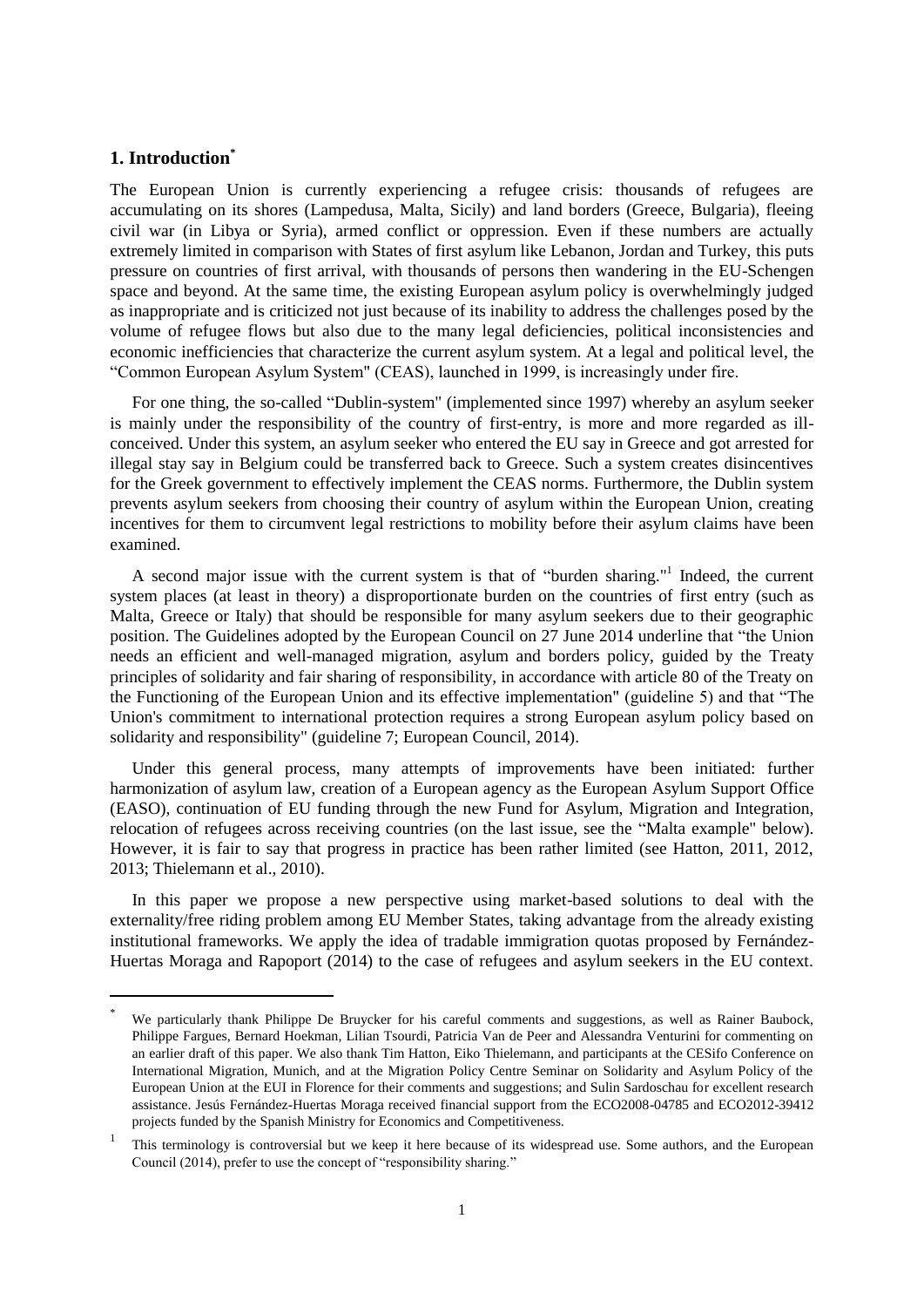Indeed, providing refugee protection and asylum is a well-recognized international public good, and there is an understanding that the costs incurred should be shared more fairly, at least within the EU. Building on this idea, we explore the potential for a Tradable Refugee Quotas (TRQs) system to better coordinate national asylum policies. We supplement this system with a matching mechanism allowing for taking refugees' preferences over destinations as well as countries' preferences over refugees' types into account. This matching component, adapted from the more generic model of Fernández-Huertas Moraga and Rapoport (2014), is shown to address many of the issues that have been raised against the current EU Asylum Policy.

The rest of the paper is organized as follows. In Section 2 we provide the empirical background for the discussion as well as evidence of "unfair" burden sharing among EU Member States. Section 3 provides the policy background in that it describes generally the evolution of the EU asylum policy over the last two decades and emphasizes the search for harmonized policies. This is followed by an outline of the existing literature on market-based proposals in the field of refugee policy in Section 4. In Section 5 we present our policy proposal, first introducing a model of tradable refugees' quotas (TRQs) with refugees being indifferent among the various potential host countries and host countries being indifferent about the type of refugees they receive. We then introduce heterogeneity in refugees' preferences over their destinations and in host countries' preferences over refugees' types. Section 6 serves as an illustration for possible implementation building on the well-documented example of Malta and concludes the paper.

#### **2. The Numbers**

l

The EU receives around 300,000 asylum claims per year, about one third of the total registered in the world (see Figure 1). More than three quarters (79%) of the stock of asylum seekers in the EU in 2012 accumulated in only six destinations countries: Germany, France, Greece, Austria, UK and Sweden. A similar picture emerges from the 2012 numbers on refugees in Europe (see Figure 2).<sup>2</sup> 87% of the 1.3 Million refugees in the EU are hosted by Germany, France, UK, Sweden, Italy and Austria and 44% of them reside only in Germany.

<sup>2</sup> Refugees are either people who came to Europe as asylum seekers and were granted asylum, or people who were in refugee camps outside of the EU, granted refugee status by the UNHCR and successfully applied for resettlement in one of the EU countries.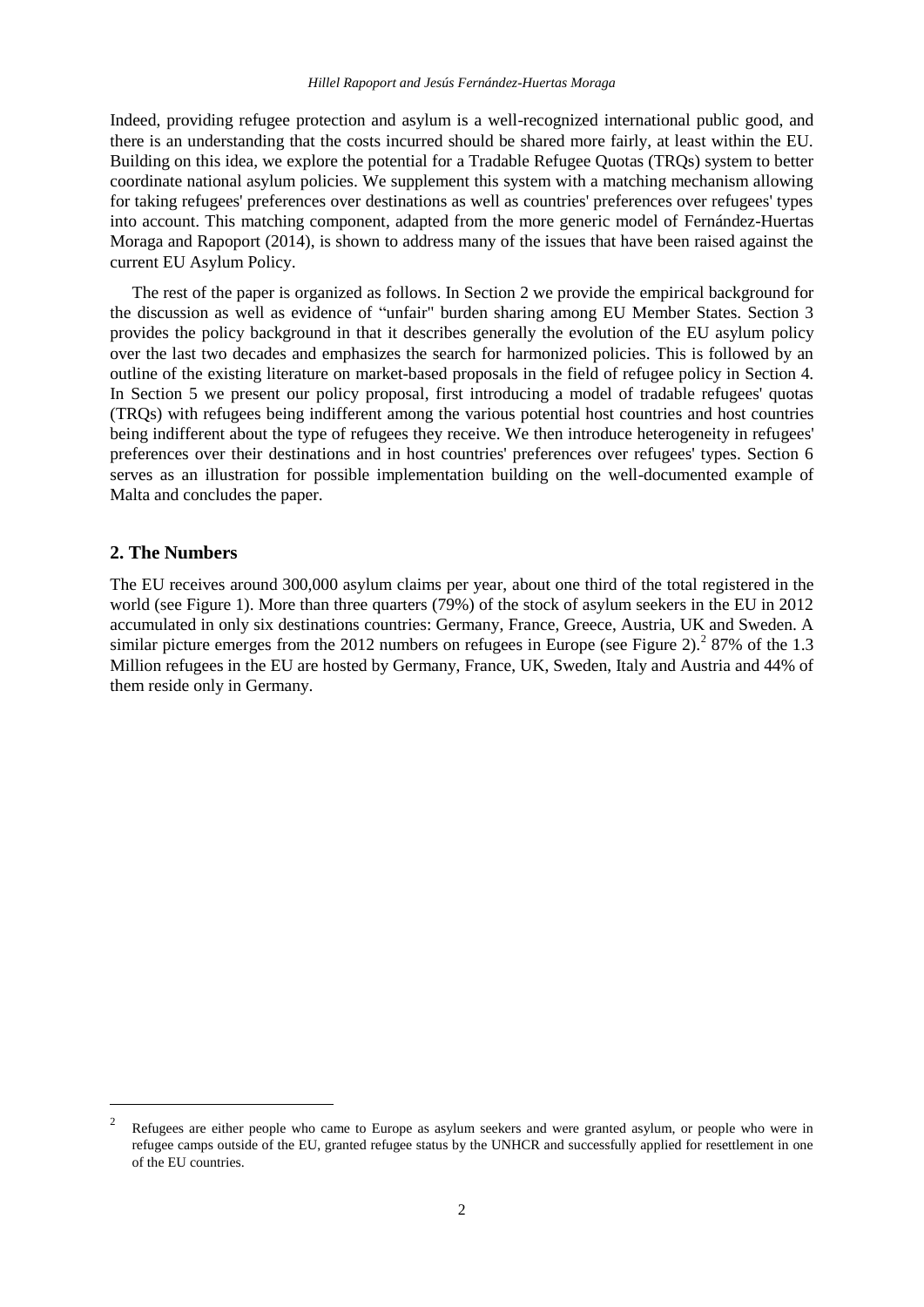



The allocation of immigrants within the European Union still seems to present itself as a black box. The lack of information on the mobility of non-EU nationals within the European Union has made it difficult to trace back the mechanisms under which refugees and asylum seekers locate themselves. For example, in a recent report, the European Migration Network documents recent trends of intra-EU Mobility of third-country nationals (European Migration Network, 2013). However, those estimates are not able to capture non-EU citizens that are in a state of transition regarding their legal status. Often, those immigrants vanish from the official figures. This holds especially for rejected asylum seekers willing to avoid removal. For example, only about one fourth of the 22.5 thousand asylum application decisions in Italy in 2012 were positive (UNHCR, 2013), the rest being rejected.



**Figure 2:**

Source: own calculations from UNHCR (2013)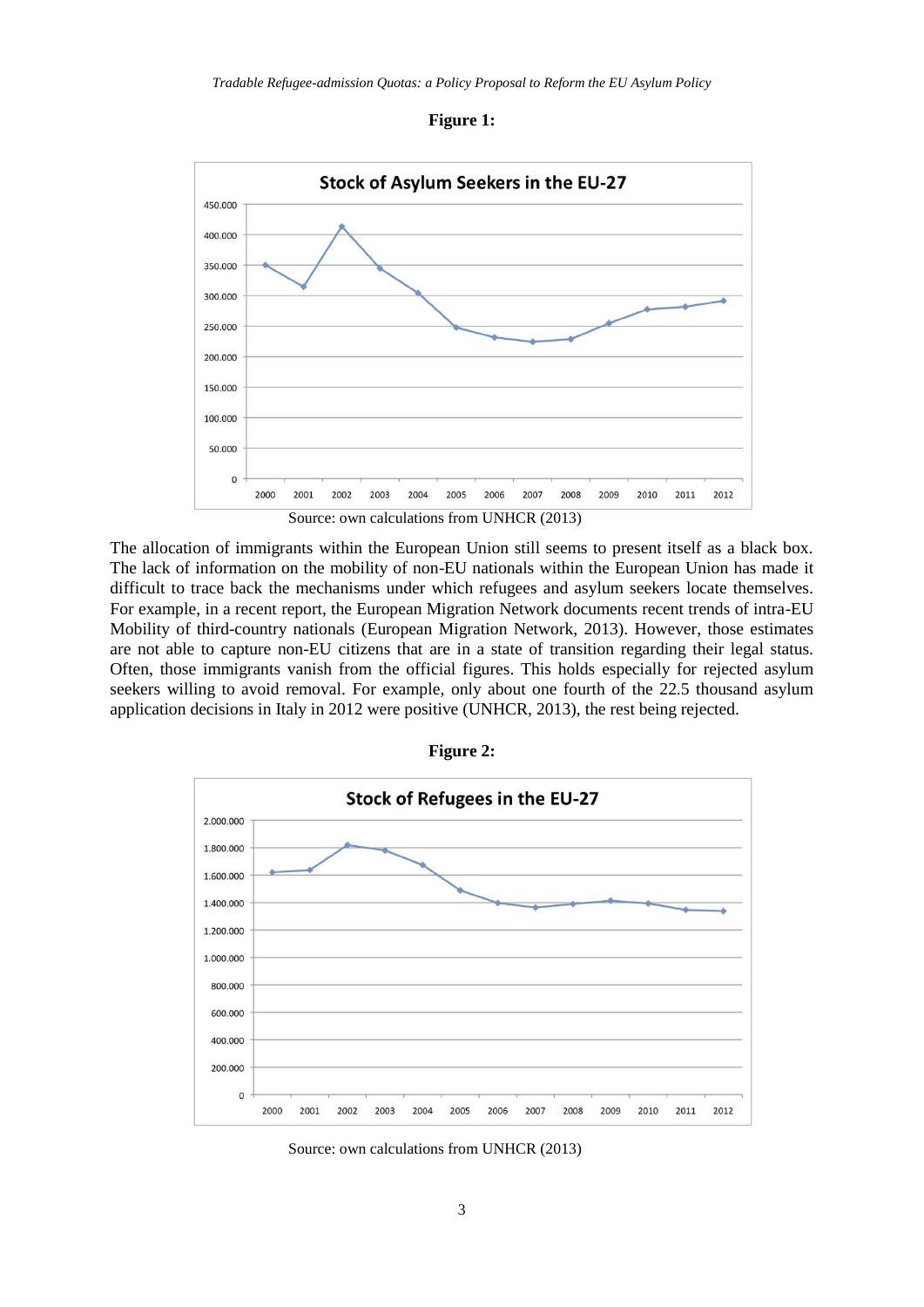Indeed, the accumulation of immigrants in certain locations is disproportional to the capacities of the host countries. In their Statistical Yearbook, the UNCHR ranks host countries regarding certain indicators: the refugee to GDP ratio, refugee per 1000 inhabitants or per 1000 square kilometers. Even among the big six host EU Member States there are tremendous differences regarding their financial, demographic and geographic capacities. Whereas Germany's refugees to GDP (PPP) per capita ratio amounts to 15.31, comparable countries such as France have a ratio of only 6, or even as low as 0.57 in the case of Belgium (UNCHR, 2013). Compared to their geographic and population size Germany, Sweden and Switzer-land host a relatively large number of refugees. These numbers reveal that the allocation of refugees does not reflect the "fair burden sharing" concept put forward by the European Union, as we show in more detail in Section 3.2.

### **3. EU Asylum Policy**

The Dublin Convention of 1990 established the principle of asylum in the country of first entry as a cornerstone of the European Asylum Policy. Since then, the "Dublin System" has been under attack. Its initial aim was to "clearly allocate responsibility for the examination of asylum application." However, the past two decades have shown that the resulting regulation i) was unable to cope with the striking inequality of refugee treatment across the EU, ii) did not improve the integration prospects of asylum seekers, and iii) failed to implement safeguards to protect them. In addition, the Dublin System inherently counteracts the "fair sharing perspective" and operates in a highly ineffective and costly manner (De Bruycker et al., 2010). In this section we brie y review the evolution of the EU Asylum Policy of the last two decades or so, which can be characterized by a quest for elusive harmonization and no real interest for fair burden sharing procedures.

#### *3.1 Harmonization*

In recognition of the shortcomings of the Dublin system and in an attempt to harmonize EU policies, many reforms have been initiated in particular since 1999. Two generations of directives have been adopted in order to harmonize the European Asylum Policy. The Asylum Procedures Directive sets out rules on the whole process of claiming asylum, including on: how to apply, how the application will be examined, what kind of assistance can be provided to asylum seekers, how to appeal and whether the appeal will allow the person to stay on the territory or how to deal with repeated applications (De Bruycker et al., 2010). These instruments try to ensure a coherent procedural system within the EU. The Reception Conditions Directive attempts to deal with the divergence in the practice of treating asylum seekers. It ensures that applicants have access to housing, food, employment, as well as medical and psychological care. The Qualification Directive specifies the grounds for granting international protection. Additionally, some of the shortcomings of the Dublin System have been revised not only to take into account the interests of asylum seekers but also to better address situations of particular pressure of Member States' reception capacities and asylum systems. The Temporary Protection Directive was introduced in 2001 with the ambition to create a common EU basis to manage in case of a large influx of displaced persons fleeing their country of origin. However, this directive has never been implemented (in contrast to the similar-in-spirit Temporary Protected Status in the United States, which has been invoked, for example, to prevent deportation of undocumented immigrants following the earthquakes in El Salvador in 2001 or Haiti in 2010).

Finally, the European Union has set up systems to promote informational exchange across Member States. The Eurodac regulation registers the fingerprints of all asylum seekers to prevent multiple claims. The Visa Information System facilitating information exchange across Member States and tracing back visa applications can also be used for the purpose of the asylum policy.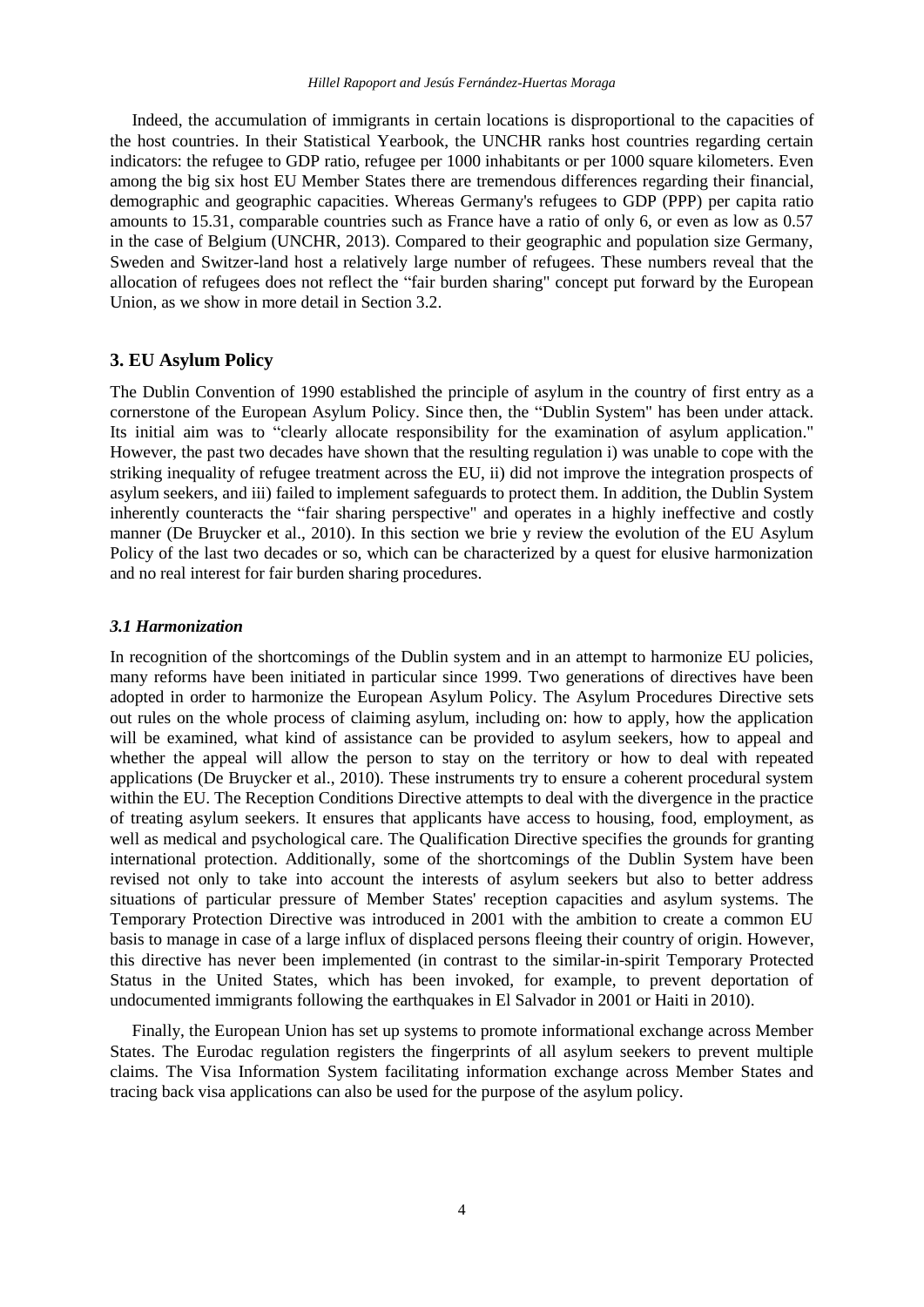#### *3.2 Burden Sharing*

In addition to attempts to harmonize EU refugee policies, there is also an increasing demand for fair "burden sharing." The EU has taken some initiatives to address this issue since the early 2000s. In December 2011 the European Commission issued a communication "on enhanced intra-EU solidarity in the field of asylum" (European Commission, 2011) that has been followed by conclusions on a "Common framework for genuine and practical solidarity towards Member States facing particular pressures on their asylum systems" adopted by the Justice and Home Affairs Council in March 2012 (Council of Ministers of the European Union, 2012). The European Refugee Fund covered the financial component of the distribution problem. Created in 2000, the fund hoped to increase the financial solidarity among member countries with an annual budget of 105 Million Euros for 2008- 2013. Recently, the European Refugee Fund has been reorganized for the years 2014 to 2020 and is now replaced by the Asylum, Migration and Integration Fund and the Internal Security Funds whose annual budget amounts to approximately 10.9 million Euros.

In December 2013 the European Council emphasized the importance of the EU Resettlement Program following an initiative of the EU Parliament in 2012. This initiative was created to encourage resettlement of refugees by EU Member States. Despite its declared importance, the EU has failed to implement the program on a large scale. For example, up until December 2013, only 0.54% of all Syrian refugees benefited from the initiative (Balleix, 2014). Nevertheless, in 2012 about 4,500 refugees were able to benefit from the Resettlement Program (see Table 1), which meant just above 5% of the total number of refugees resettled in the world that year.

| EU Member States resettlement quota 2012 and 2013 |                  |                  |  |  |
|---------------------------------------------------|------------------|------------------|--|--|
| Member State (pro year)                           | 2012 total quota | 2013 total quota |  |  |
| Belgium                                           |                  | 100              |  |  |
| Czech Republic                                    | 40               | 40 (tbc)         |  |  |
| Denmark (multi-year programme 2012-2013)          | 500              | 500              |  |  |
| Finland                                           | 750              | 750              |  |  |
| France                                            | 100              | 100              |  |  |
| Germany                                           | 300              | 300              |  |  |
| Hungary                                           | 10               | 10               |  |  |
| Ireland                                           | ۰                | 80               |  |  |
| The Netherlands (multi-year programme 2011-2014)  | 500              | 500              |  |  |
| Portugal                                          | 30               | 30               |  |  |
| Romania                                           | $\mathbf{0}$     | 40               |  |  |
| Spain                                             | $\frac{1}{2}$    | 30               |  |  |
| Sweden                                            | 1900             | 1900             |  |  |
| United Kingdom                                    | 750              | 750              |  |  |
| <b>TOTAL</b>                                      | 4580             | 4580             |  |  |

#### **Table 1:**

Table 6: EU Member States resettlement quota 2012 and 2013; Source: UNHCR (193)

#### Source: EASO (2013)

A lot of attention has been paid to the external borders of the European Union. In addition to direct measures of border control (see below) the EU tries to support Member States that are under particular pressure. For example, the European Asylum Support Office (EASO) started operating in Malta in 2011. Most of the instruments that promote solidarity are in fact means to help guarding Member States at the external border of the European Union, such as Italy or Greece. In 2004, FRONTEX was created as an operational support mechanism for Member States in their management of border controls. FRONTEX has a budget of 90 million Euros. Additionally, the EU Border Surveillance System (EUROSUR) created in 2013 offers a system of organized operational information exchange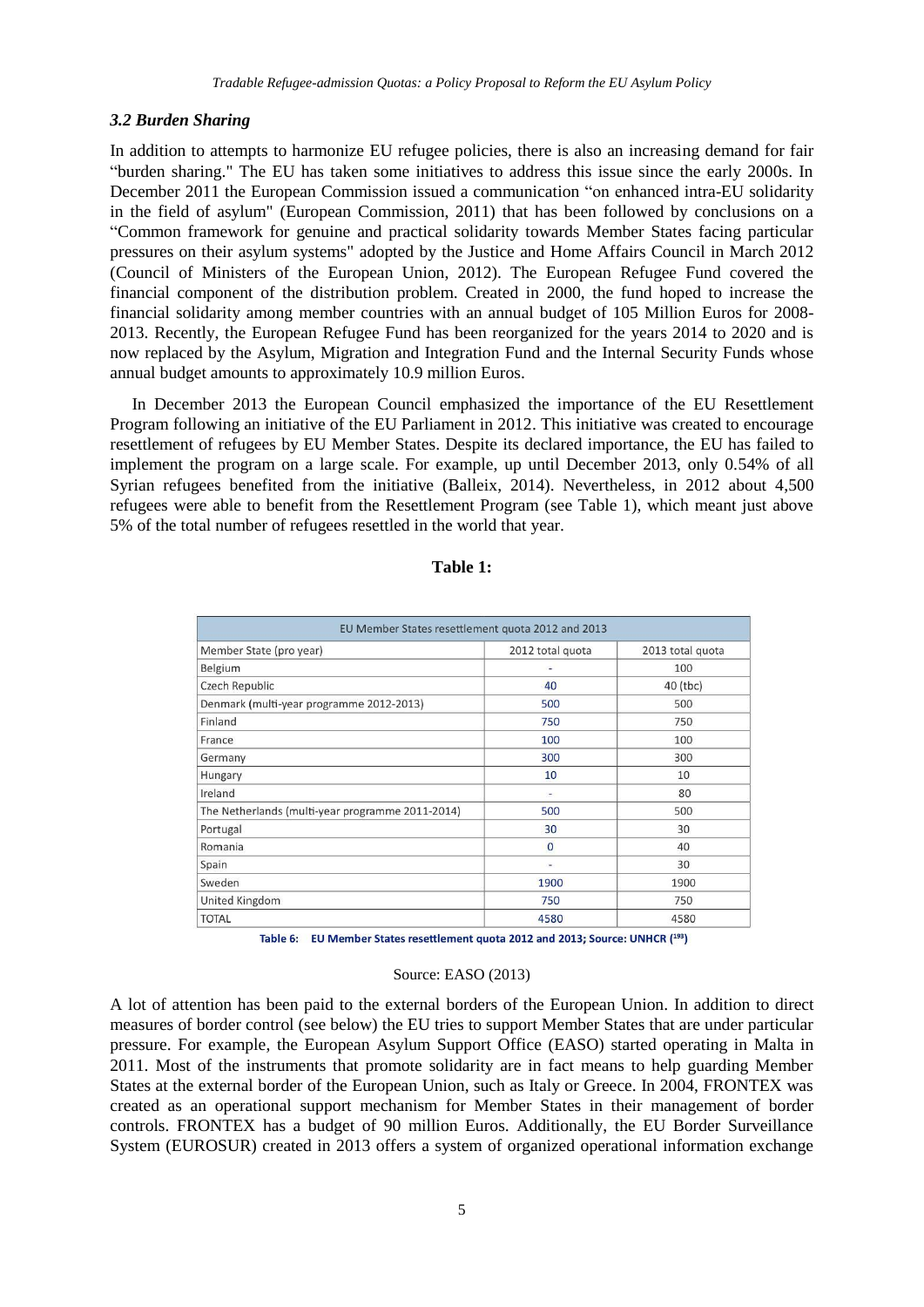in order to "reduce the number of migrants entering the EU illegally and to prevent cross border criminality" (Balleix, 2014). Moreover, the Smart Borders Package, which is still under discussion, serves as an additional mean to design border controls in a more efficient manner. Thus, border controls have been at the center of attention over the last decade. Ultimately, those measures may tackle the issues at the external borders of the EU but they do not deal with the question of internal solidarity regarding the allocation of refugees. All those measures may be a first step towards a more solidary union, but they do not suffice to align the needs of all, especially not the preferences of the asylum seekers themselves.

In any event, improving the balance across the EU first requires a proper assessment of the burden carried by each Member State. And indeed, a number of attempts have already been made to assess the current extent of financial burden sharing between EU countries with respect to EU Asylum Policy. Most prominently, Thielemann et al. (2010) estimate the total amount to be distributed in 2008-2013 by the European Refugee Fund to represent only 14% of the total asylum costs for the EU-27 for the single year 2007. These costs include reception, accommodation, administrative procedures, deportation, integration measures, and so on. They do not however include the opportunity cost of these expensive and inefficient procedures, which would drive up the cost even more. Also, Hatton (2012) reports that the average cost per relocated refugee amounts to 8,000 Euros, of which selection and travel is just over 1,000 Euros and the rest is accommodation and other support costs. This is double the actual per refugee budget allowed for relocations under the ERF. Thielemann et al. (2010) even suggest that, under different rules, equal burden sharing implies transferring 33 to 40 percent of the asylum seekers currently within the EU to other countries, a large share going to the new Member States. In contrast to the UNHCR "capacity assessment," Thielemann et al. (2010) create a "combined capacity index" that aims to capture whether a country takes in a sufficient amount of asylum seekers according to its potential ability to accommodate them. They show that there is a tremendous discrepancy across EU members with respect to their actual v. "fair share" intake of asylum seekers (see Figure 3). $3$ 

Beyond their quantitative analysis, Thielemann et al. (2010) compare EU countries' Internal Dispersal Systems with those of the United States. The United Kingdom, for example, agrees on the allocation of asylum applicants with local authorities, depending on various parameters, including asylum seekers per person. Conversely, Germany decides upon the dispersal of asylum seekers on the federal level. Regional governments, the Länder, are not involved in the decision making process, which is mainly population-based. In Finland, the main authorities are the municipalities that decide how many asylum seekers they are voluntarily willing to accept. As compensation they receive a small lump-sum that however does not cover the actual costs that are incurred by taking in an additional asylum seeker. Sweden and France take an approach that is more asylum seeker oriented. There, asylum seekers choose freely where to stay. State funds are subsequently transferred to regional governments, according to the total number they host. Compared to the United States, EU Member States base their decision on governmental directives, may they be federal, regional or at the municipal level. In the US however, NGOs (9 agencies plus the State of Iowa) decide how to disperse the resettled refugees across the States.

l

<sup>3</sup> Based on this particular capacity index (combined capacity index 1) calculated by Thielemann et al. (2010), Sweden processed too many asylum applications while Germany processed too few. In the case of Germany, this contrasts with the high number of refugees residing in the country, documented in UNHCR (2013) and commented on Section 2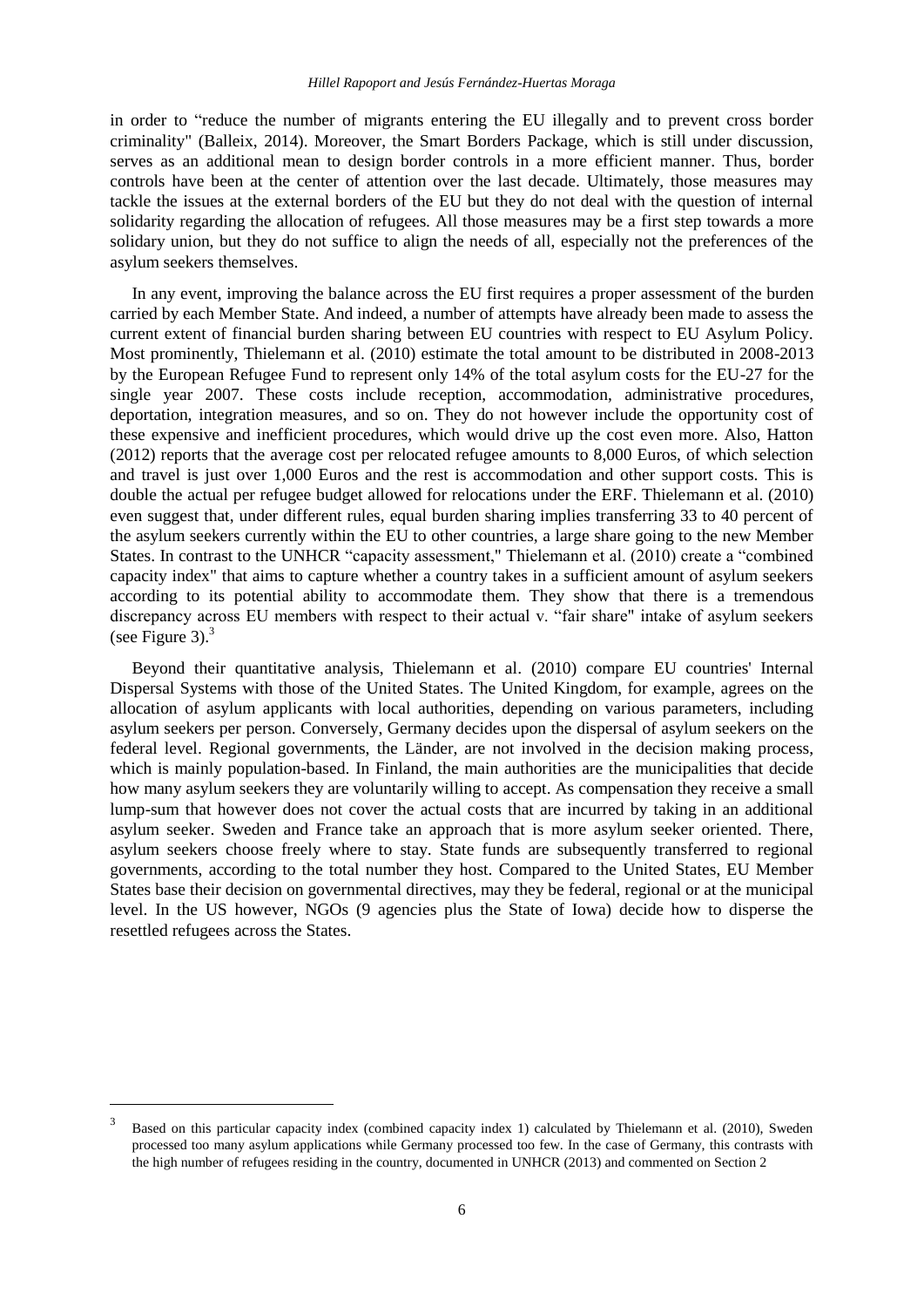#### **Figure 3:**

Figure 19: Discrepancy between actual and fair share of asylum applications based on combined capacity index 1



Source: Thielemann et al. (2010).

In general, the policy initiatives of the European Union seem to only alleviate the symptoms of the refugee reception problem, directing their main efforts towards border controls and lump-sum transfers, which do not stand in proportion to the real cost occurring in the host country. Additionally, the burden-sharing assessment has so far only made use of direct costs of refugees, like accommodation or administrative efforts but they do not reveal the true cost (direct costs, indirect costs and opportunity costs) and above all not the underlying benefits, such as the potential economic efficiency gains from receiving immigrants in general or the welfare increase generated by the granting of protection positively valued by public opinion in host countries. These policies thus fail to tackle the problem at the root. In order to adequately assess the cost of refugees and to reveal the preferences of Member States and refugees equally, there is a need for a market-based approach that will efficiently and at a low cost lead to the desired social optimum.

#### **4. Related Literature**

This paper is closely related to two strands of recent literature on the (in)effectiveness of the current EU Asylum Policy, mostly to Hatton (2010, 2011, 2012), for economics, and Thielemann et al. (2010), for political science; and on market-based proposals to address the refugee issue.

Hatton (2012) investigates this question by examining the basis upon which a joint EU policy can be justified and by asking whether a more efficient outcome can be achieved by harmonization alone or a more centralized decision making processes is necessary. He does so by charting the progress of harmonization and burden-sharing in the Common European Asylum System, exploring its costs and benefits, and also analyzes the evolution of public attitudes towards refugees. He also develops a model where asylum is a locally provided public good, thus in its nature underprovided unilaterally. Consequently, this creates the need for a joint policy that ensures an optimal distribution of asylum seekers across Member States. In this case however, a harmonized policy is not sufficient since it does not account for refugees' preferences that may be disproportionately biased towards one destination country. In order to avoid accumulation of refugees in "immigration darlings," there needs to be a joint EU policy that matches supply and demand and prevents oversupply in some and under-provision in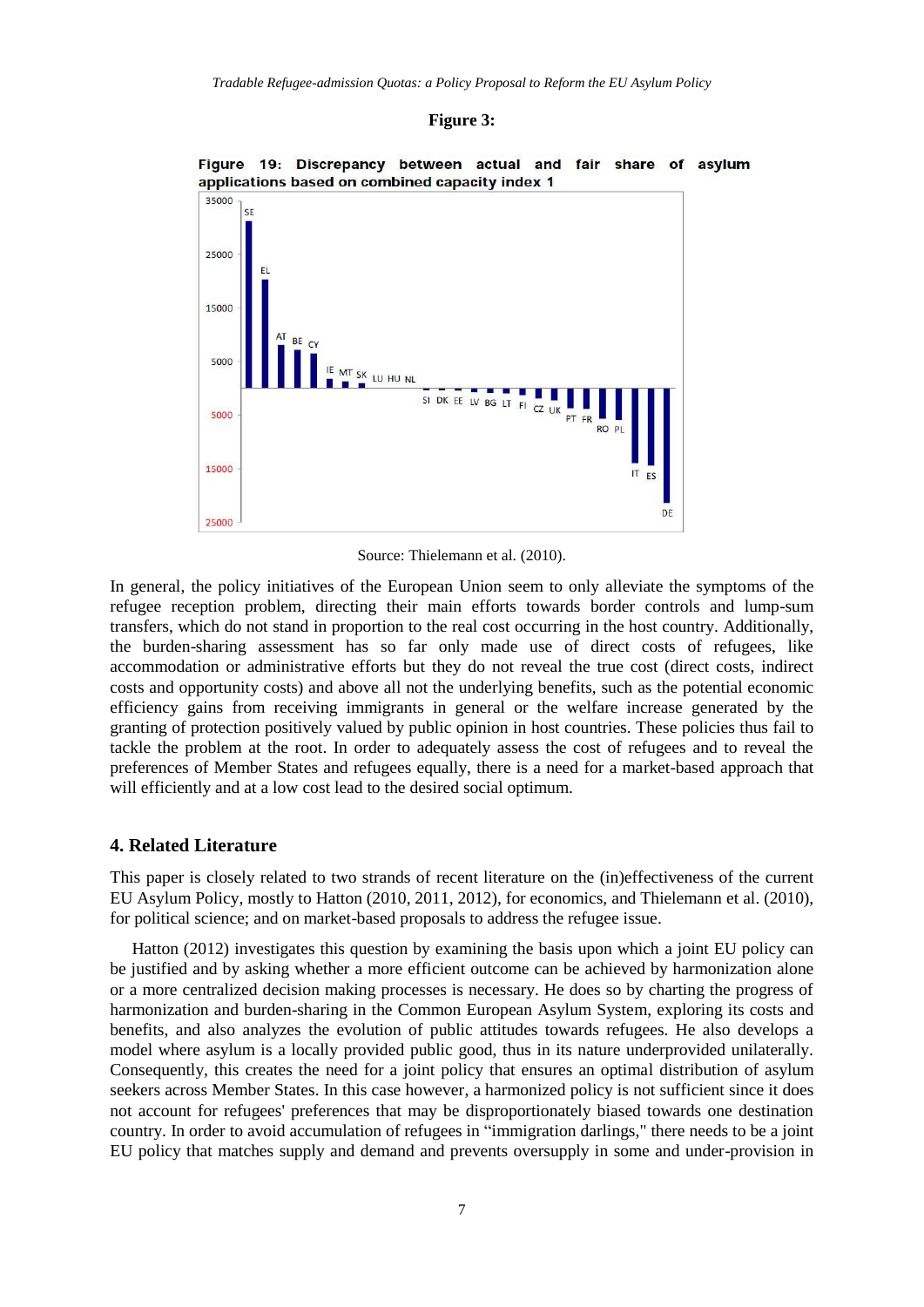other countries. Hatton proposes two different tools to reach (or at least move towards) the social optimum: first, an asymmetric subsidy depending on lack or excess supply of refugees in certain countries, and secondly, an active redistribution of refugees.

As already indicated in section 3.2., Thielemann et al. (2010) calculate fair burden sharing rules according to population size, population density and current stocks of refugees hosted. Any of these suggest a disproportionate distribution of burdens across Member States. In contrast to Hatton (2012), the authors do not suggest a radical shift in the paradigms of asylum policy but, rather, an expansion and enhancement of existing policy tools. Based on surveys asking Member States about their preferences for possible solidarity mechanisms (see Figure 4), Thielemann et al. (2010) call for (1) a harmonization of the costs for asylum-seekers, (2) a financial compensation for over-burdened countries, and (3) a voluntary movement of asylum seekers from more to less affected states, avoiding costly forced movements.

#### **Figure 4:**



#### Figure 67: Member States' preferences to possible solidarity mechanisms

Source: Thielemann et al. (2010)

Overall, the literature has not paid enough attention to market-based solutions. Schuck (1997) and Hathaway and Neve (1997) were first to discuss a system of bilateral negotiations over tradable refugee resettlement quotas. In the words of Schuck (1997, p. 248), "the proposal consists of two main elements. First, a group of states would (...) arrange for an existing or newly-established international agency to assign to each participating state a refugee protection quota. (...) Second, the participating states would then be permitted to trade their quotas by paying others to fulfill their obligations." through bilateral exchange (Schuck, 1997, pp. 283-284). However, Schuck (1997) fell short of proposing a system of tradable quotas as he mostly envisioned the possibility for countries to trade refugees for money on a strictly bilateral basis. Bubb, Kremer, and Levine (2011) supplement this system of bilateral exchange with a screening device to separate refugees from economic migrants. However, the bilateral nature of these proposals limits the scope for trade and, thus, implies an inefficient outcome.

Finally, Fernández-Huertas Moraga and Rapoport (2014) develop a multilateral system of Tradable Immigration Quotas (TIQs) that includes a mechanism to match immigrants to destinations. One of the main applications they envision for their proposed system is the resettlement of long-standing refugees. This would seem a particularly well-suited context for implementing a TIQs system, for a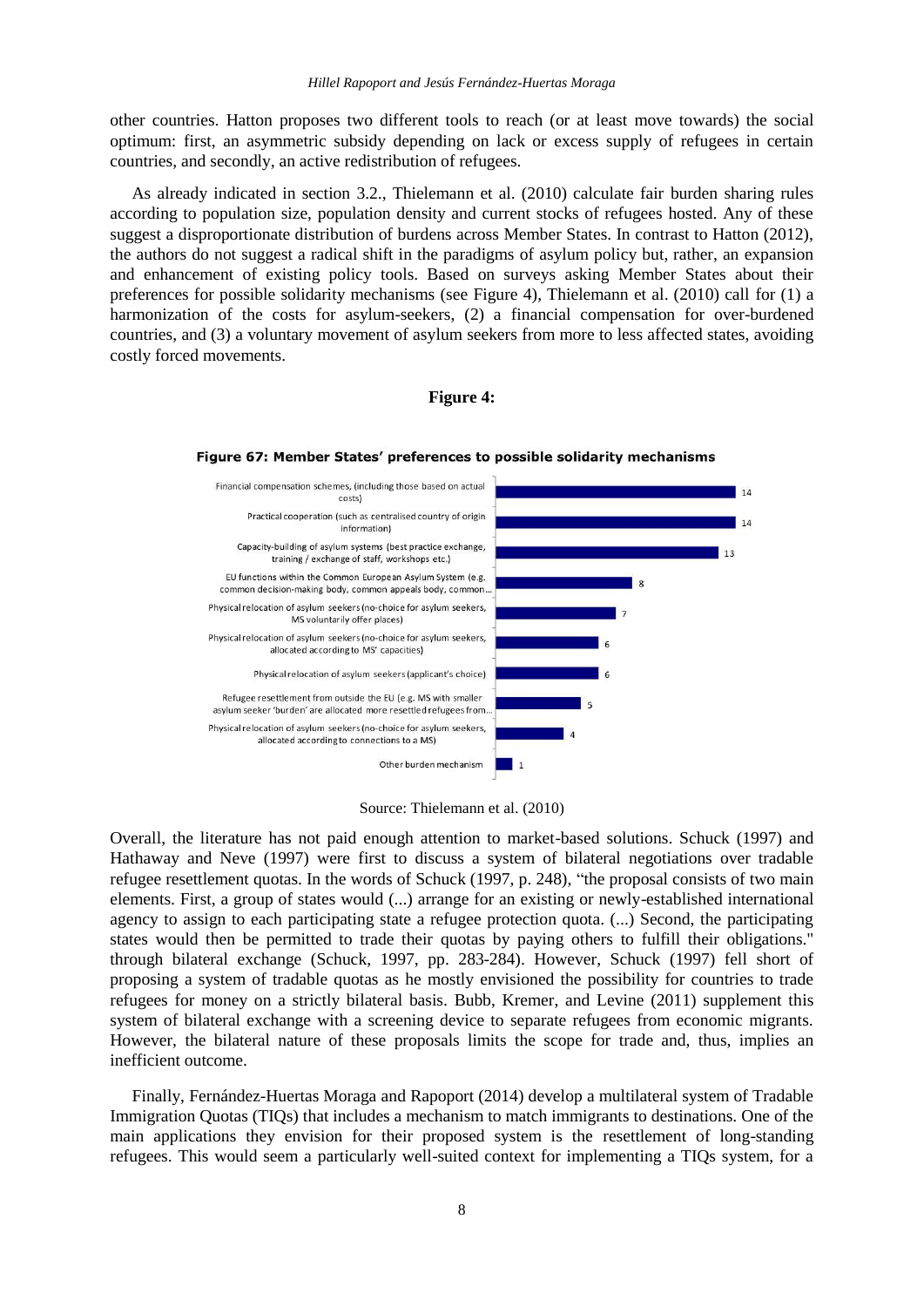number of reasons. First, refugee protection is a paragon example of international public good, with refugee protection being recognized as a moral and legal obligation by the countries signatories of the 1951 Geneva Convention (and its 1967 extended Protocol) - that is, virtually all the countries of the world. Second, there is also an obvious incentive to free-ride, and not less obvious evidence of ensuing under-provision of refugee resettlement. Third, it is quite common among policymakers to consider refugee protection as a "burden" and there is a general understanding that this burden is not fairly shared at the international level (see, e.g., UNHCR, 2013). And fourth, the institutional framework for international policy coordination is already largely in place, with widely ratified treaties such as the Geneva Convention and existing well-established international organizations such as UNHCR.

All these reasons would seem all the more true in the European context, as demonstrated in the previous section. In what follows, therefore, we adapt Fernández-Huertas Moraga and Rapoport (2014) to the context of the EU Asylum Policy by proposing an EU Tradable Refugee-admission Quotas (TRQs) System that takes into account the specifics of the EU context and addresses many of the inefficiencies of the current system. It builds on existing understandings that fair burden sharing rules should be adopted - this is analogous, in our model, to the stage of initial quotas determination and shows how a TRQs system can allow for i) truthful revelation of the country-specific costs of accommodating asylum seekers and refugees, ii) exploitation of differences in such costs among EU countries to generate cost-effective outcomes (that is, minimizing total cost for a given number of refugees or maximization the number of refugees for a given budget constraint), and iii) taking refugees' preferences over destinations into account, therefore reducing their incentives to move between countries. Last but not least, the mechanism also allows for taking countries' preferences over refugees' types into account. This can be understood as preferences over refugees' characteristics (such as language, skills, country of origin, etc.) as well as over refugees' legal status (such as asylum seekers in wait for a decision, refugees whose asylum request has been accepted, or internationally resettled refugees), allowing for compensation among countries across refugees' types.

#### **5. A Policy Proposal**

Our policy proposal is derived from the model presented in Fernández-Huertas Moraga and Rapoport (2014) for the case of both asylum seekers and refugees in the context of the European Union.

The model has two building blocks. On the one hand, providing protection to refugees and to asylum seekers with valid claims is considered an international public good. On the other hand, providing protection both to refugees and to asylum seekers, with or without valid claims, is costly so that it can be considered a "burden," which European countries will be sharing through the market.

We proceed in three steps. First, we introduce a basic model for tradable refugee quotas when refugees' and asylum seekers' preferences are not taken into account. Second, we add refugees' and asylum seekers' preferences through a matching model. Finally, we also consider receiving countries' preferences over the number the refugees and asylum seekers

#### *5.1 Tradable Refugee Quotas without matching*

Suppose each EU country decides how many refugees and asylum seekers to receive given the net perceived total cost (or benefit) of receiving them. This cost refers to a set of direct costs, such as:

- Reception and accommodation;
- Administrative procedures;
- Potential removal;
- Potential integration measures, etc.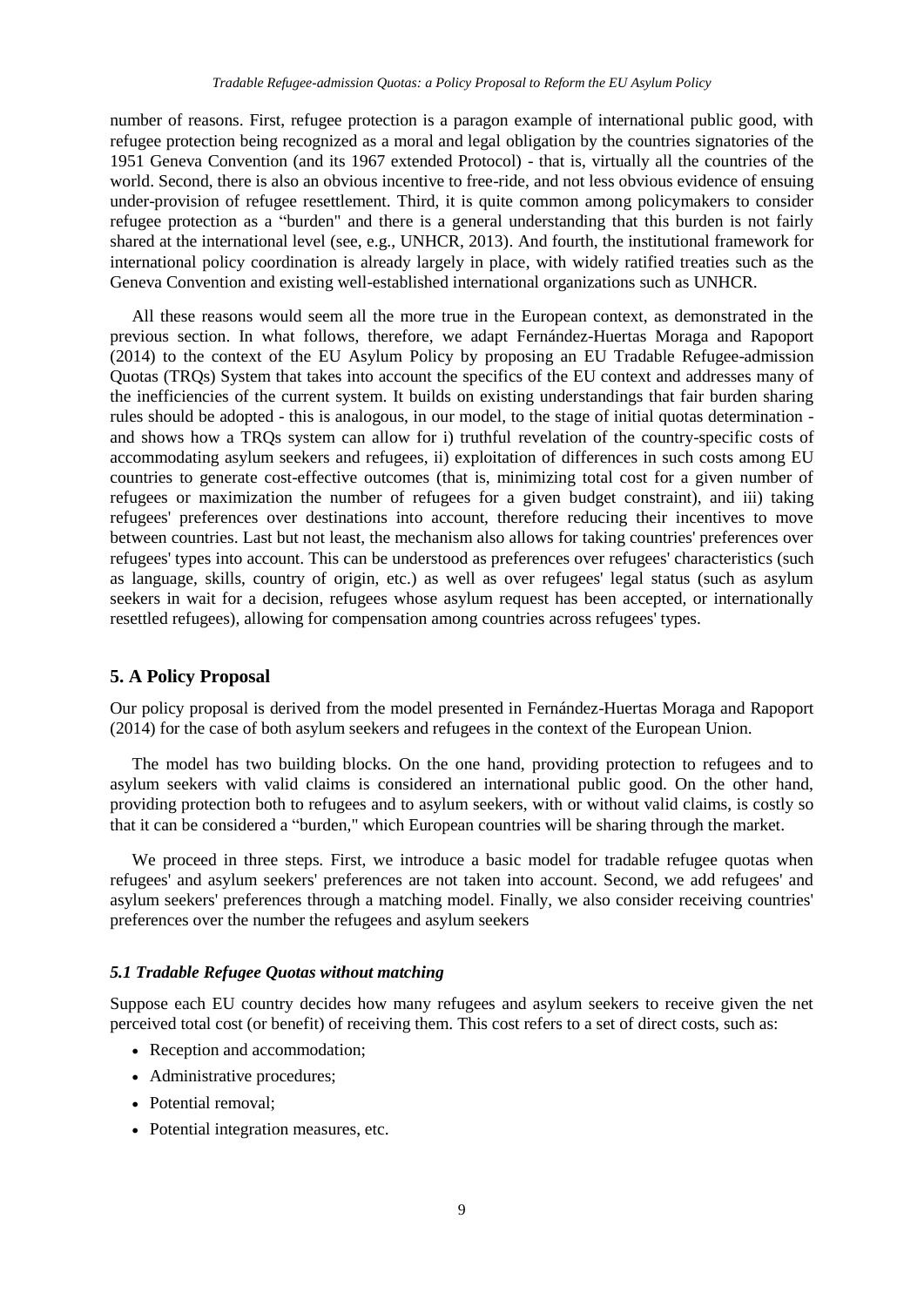There are also indirect net costs associated with the admission of refugees and asylum seekers. These include the immigration surplus associated with refugees and asylum seekers (efficiency gains from migration), their net fiscal contribution, their social and political costs, etc.

The international public good aspect is introduced by considering that the inhabitants of the EU receiving countries or at least their governments care about refugees and asylum-seekers hosted by other countries. The number of refugees and asylum seekers hosted by one country generates a positive externality for the other destination countries. This makes the non-cooperative equilibrium that would obtain in the absence of cooperation different from the optimal levels of refugees and asylum seekers that should be accepted from the viewpoint of destination countries.

If there is no coordination and EU countries act unilaterally, each of them will equalize the marginal cost of accepting one additional refugee or asylum seeker to zero. However, more refugees and asylum seekers would be hosted if countries took into account how other countries care about providing international protection. The optimal solution would be to equalize the marginal net cost of hosting one additional refugee or asylum seeker across countries but not to zero. In a sense, refugees would be hosted where it is "cheapest" to host them from the point of view of cooperative receiving countries. In the presence of cooperation, there would be no need for a "race to the bottom" in terms of each country unilaterally adopting excessively strict policies from the point of view of the EU.

This optimal solution can be replicated by creating a market for tradable refugee quotas. Suppose each country is assigned an initial quota that can be filled both with refugees and asylum seekers. These quotas can be traded in a market in which there is a price received for accepting one additional refugee or asylum seeker into a country in excess to the assigned quota and a price paid for accepting fewer refugees or asylum seekers than those assigned by the initial quota.

Three points must be emphasized. First, this would be a non-traditional market in the sense that participation would be restricted, at least initially, to EU governments. Second, the market would not apply to all refugees or asylum seekers at the doors of the EU but only to a predetermined number that Member States would need to agree upon. Third, the system presupposes that the initial distribution of quotas must also be agreed upon at the EU level through some commonly accepted "burden-sharing" rules. This would certainly be a politically sensitive issue and focusing on one particular rule, such as the ones enumerated by Thielemann et al. (2010), is out of the scope of this paper. We only describe briefly below (subsection 5.1.1) some desirable properties for this initial distribution of quotas.

Then, the market would operate in the following fashion:

- Supply of visas (demand for quotas). At a given visa price (higher than their marginal cost), some countries would be willing to get paid to receive refugees in excess of their quota.
- Demand for visas (supply of quotas). At a given visa price (lower than their marginal cost), some countries would be willing to pay to receive less refugees than their quota.

A simple example with two destination countries can illustrate how this market would work. Suppose Australia and New Zealand agree on hosting a given quantity of refugees from Kiribati, denoted by the distance  $O_A - O_{NZ}$  in Figure 5. They also agree initially that Australia will host Q refugees while New Zealand will take care of the rest. Figure 5 also depicts the marginal net perceived costs of both countries on the vertical axis, with Australia counting refugees from left to right, so that the net marginal cost increases in the number of received refugees and New Zealand counting them in the opposite direction. If a market for tradable quotas opened between both countries, they would reach an equilibrium quota price at the intersection of both marginal cost curves. At the price marked by this intersection, Australia is willing to get paid to receive more refugees than their allocated quota while New Zealand is willing to pay not to receive them.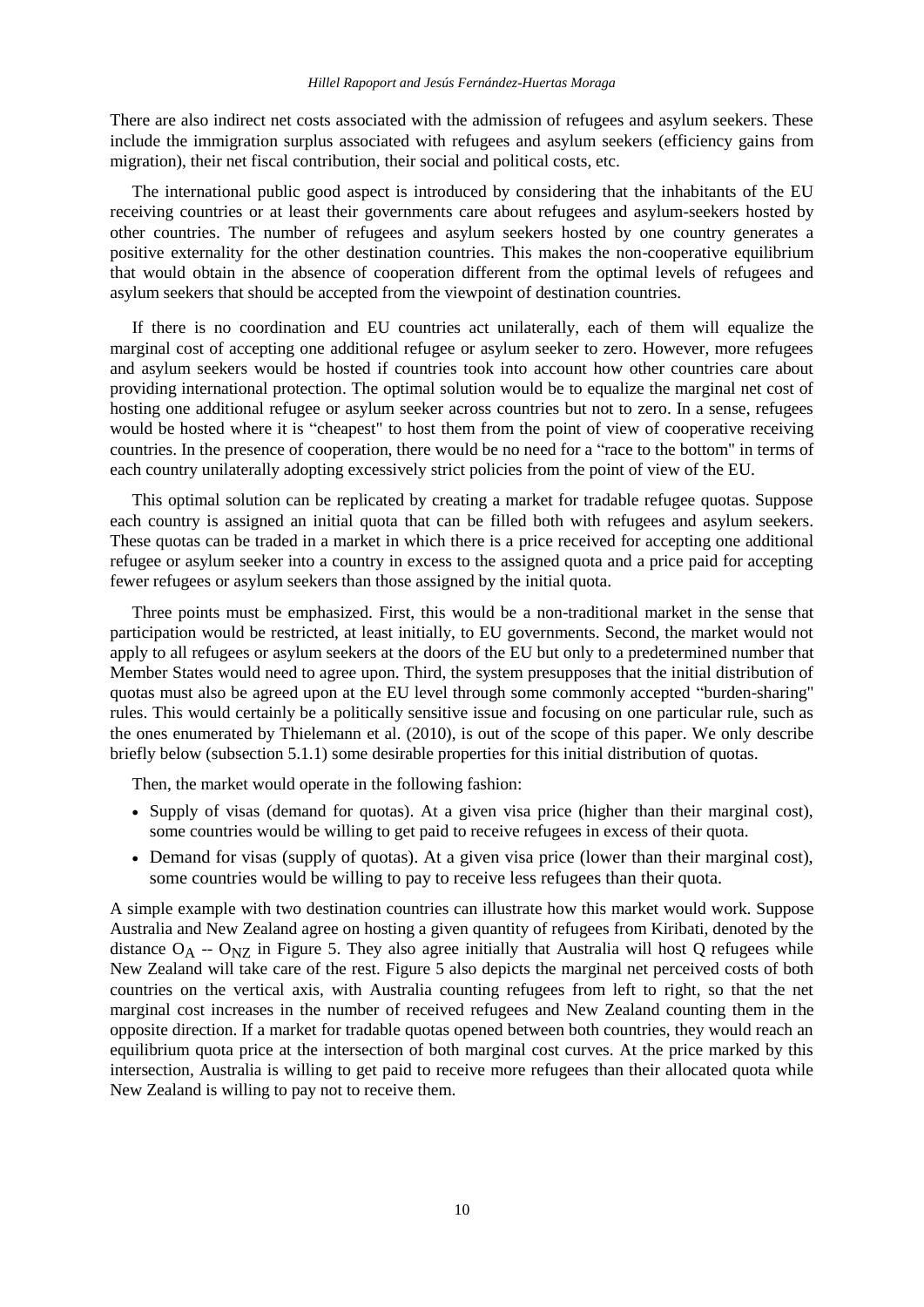



The initial distribution of quotas does not affect the efficiency of the mechanism and it only has redistributive consequences as long as the market is competitive. As discussed in Fernández-Huertas Moraga and Rapoport (2014), this can be achieved through a computerized continuous double auction mechanism, which converges to competitive equilibrium outcomes even when there are very few buyers and sellers thanks to the Bertrand-type competition it promotes (Casella, 1999; Friedman and Ostroy, 1995).

#### 5.1.1 Taking participation constraints into account

In addition to its efficiency properties, the market can also be made individually rational for every country through the manipulation of initial quotas. Individual rationality would ensure that every country has an incentive to participate in the market, since it can achieve a better result than by staying out of it.

In order to satisfy participation constraints, the countries benefitting the most from the externality should get higher initial quotas whereas those who deviate most from their individually optimal allocations because of the market should get lower initial quotas.

It could be argued that the informational requirements for establishing such a quota are unrealistic so that countries could be unwilling to participate. However, participation constraints are even less clear in the case of signatories of the 1951 Geneva Convention or its 1967 Protocol for the protection of refugees and still 145 countries have signed the former and 146 the latter. Hence, it looks like the externality derived from the provision of this public good is large enough for countries to be willing to enter into this type of multilateral agreements.

#### *5.2 Taking Refugees' Preferences into Account*

Taking the preferences of refugees and asylum seekers into account is a straightforward task. From a theoretical point of view, the problem is analogous to assigning houses to tenants with existing rights,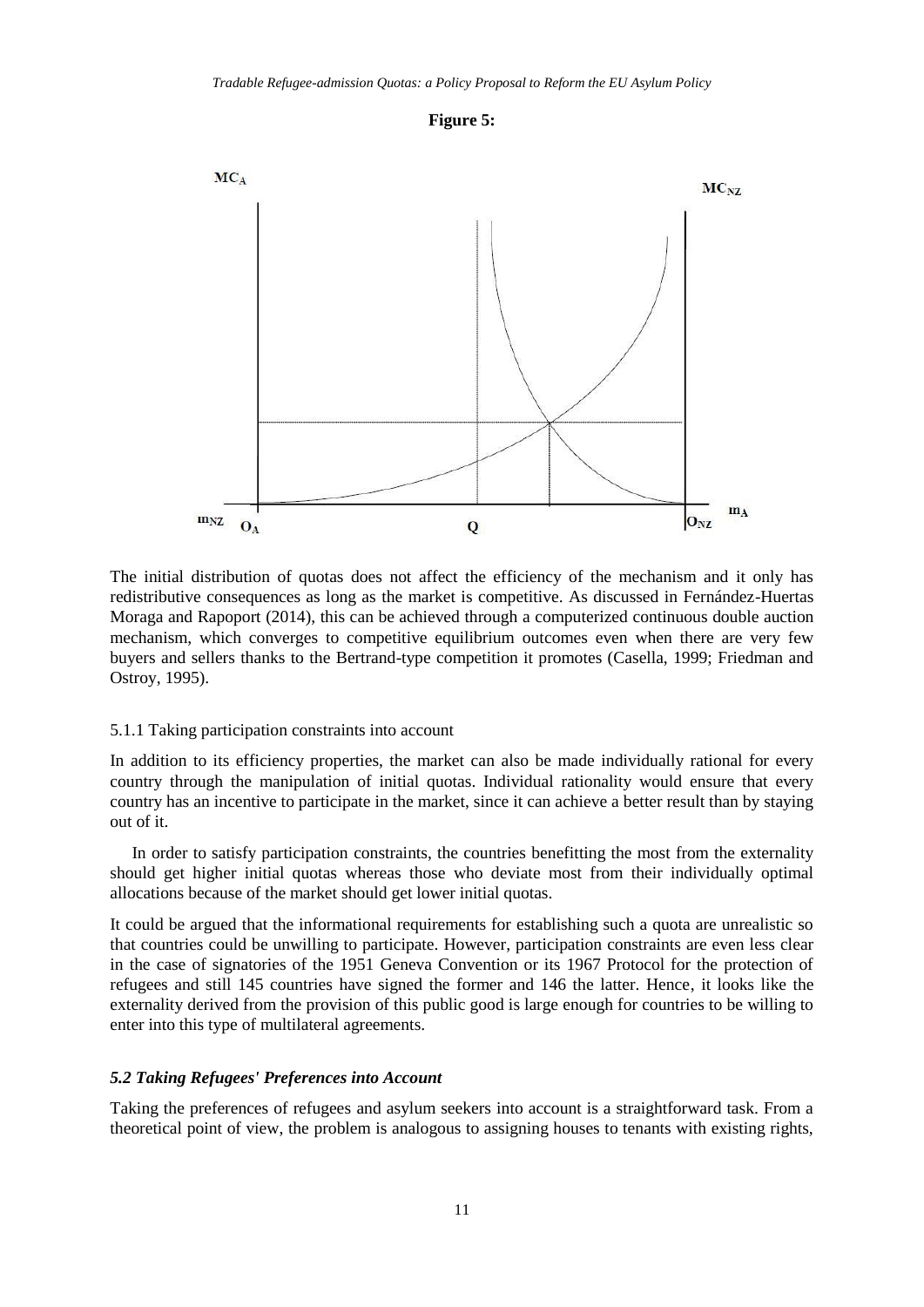studied, among others, by Abdulkadiroglu and Sonmez (1999). The existing rights can either refer to the country of first asylum in the EU or to a refugee camp.

Technically, the problem is to assign indivisible items (rights for a refugee or an asylum-seeker to enter a given destination country, or "visas") to agents (refugees or asylum-seekers) taking into account their preferences.

The solution proposed by Abdulkadiroglu and Sonmez (1999) is the use of the top trading cycles mechanism:

- 1. Each refugee/asylum seeker ranks all potential destination countries, specifying those to which she would not want to go at all.
- 2. An ordering of refugees and asylum seekers is randomly chosen from a given distribution of orderings. A question remains whether the EU would want to prioritize refugees over asylum seekers.
- 3. For any given ranking of countries done by the refugees and ordering of refugees, the outcome is obtained using the following algorithm:
	- a) Assign the first refugee (from the ordering obtained in step 2) her top choice, the second refugee her top choice among the remaining visas, and so on, until someone requests a visa for which the quota (resulting from the market) is filled. It is as if the first refugee with a visa in that quota is requested to exchange her visa.
	- b) If at that point, the refugee whose visa is requested has already chosen before, then go to the second refugee in that quota. If this one has also chosen, go to the third and so on. If the quota is filled with refugees who have already chosen before, then do not disturb the procedure (there is no room for Pareto improvement). Otherwise, modify the remainder of the ordering by inserting the refugee who did not choose yet to the top of the line and go on with the procedure.
	- c) Similarly, insert any refugee who is not already served at the top of the line once her visa (to stay in her first asylum country) is requested.
	- d) If at any point a loop forms, it is formed exclusively by refugees with a visa each of them requesting the visa of the refugee who is next in the loop (a loop is an ordered list of refugees  $(j_1; j_2; ...; j_k)$  where refugee  $j_1$  requests the visa of refugee  $j_2$ , refugee  $j_2$  requests the visa of refugee j3..., refugee j<sub>k</sub> requests the visa of refugee j<sub>1</sub>). In such cases, remove all refugees in the loop by assigning them the visas they request and continue the procedure.

A key ingredient of this mechanism is that a refugee whose visa is requested is upgraded to the first place at the remaining of the line before her visa is allocated. As a result, the top trading cycles mechanism is individually rational, as it assures every refugee a visa that is at least as good as the possibility of staying in her first-asylum country or her refugee camp. It is also incentive compatible (no refugee has an incentive to misrepresent her preferences whatever the strategies others use) and Pareto efficient. This is a direct application of Abdulkadiroglu and Sonmez (1999) following directly the exposition in Chen and Sonmez (2002) and substituting word by word house for visa and refugee for tenant. The relevant point for the case of refugees studied here is the possibility that the final allocation determined by the market might not be achieved.

It turns out that the addition of the matching mechanism to the market for TRQs described in the previous section does not alter its efficiency properties as long as it is properly designed. If participating countries were compensated on the basis of the number of refugees and asylum seekers they bid for in the market, they would have an incentive to bid for a large quota and later on discourage refugees and asylum seekers from going there. This way, they would be compensated by the market in addition to not actually incurring the cost of hosting the refugees and asylum seekers, who would use the matching mechanism not to go to an undesirable destination. In order to prevent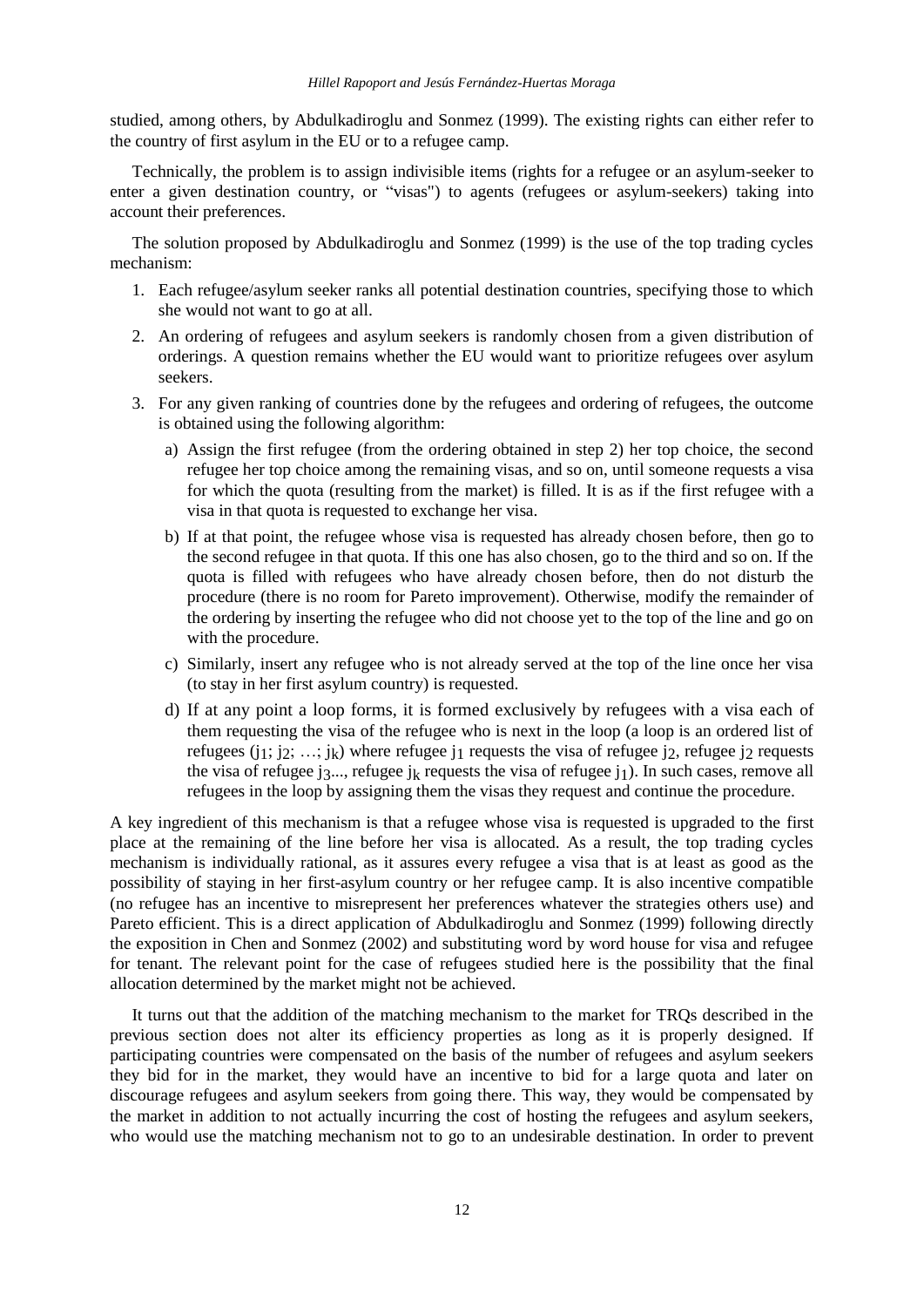this perverse incentive from happening, the solution is to make countries be compensated on the actual numbers of refugees and asylum seekers they host rather than on those they bid for.

This amounts to forcing destination countries to pay the market price for the unfilled part of their quotas. This is a penalty unattractive countries would have to pay for not being able to attract as many refugees and asylum seekers through the matching mechanism as they would bid for in the market. In equilibrium, the penalty would always be zero but it is needed so that countries do not have incentives to become unattractive from the point of view of refugees and asylum seekers. In practice, the EU could be in charge of collecting this penalty in case of some off-equilibrium behavior.

In terms of enforcement, the penalty would generate incentives for countries to abide by their agreements and actually host the number of refugees they accept to host. Of course, collecting the penalty would be an additional enforcement issue but we do not think it different from the enforcement problems associated with the collection of other payments at the EU level, whose discussion is out of the scope of this paper.

#### *5.3 Taking Countries' Preferences into Account*

 $\overline{\phantom{a}}$ 

Not only do refugees and asylum seekers have preferences over the countries to which they can go, but receiving countries also have preferences both between hosting refugees or asylum seekers and possibly about the type (nationality, skill level, etc.) of refugee or asylum seeker they will be hosting as well.

Satisfying these preferences can make hosting refugees and asylum seekers more attractive for host countries. Either the market could be expanded or the same market size could achieve a more costeffective allocation.

There are at least two ways to introduce countries' preferences into the model. The first and less interesting one would imply creating one market for each type of refugee and asylum seeker there is. For example, if countries only had preferences between refugees and asylum seekers, the EU would just need to create a market for refugee quotas and a market for asylum seekers' quotas.

A second possibility, which we followed in the previous section, is to group refugees and asylum seekers into the same market even if they are heterogeneous. This methodology can be extended to the case where there are many different types of refugees or asylum seekers over which countries can have preferences in terms of, for example, their language, their nationality or their skill level.

Adding a matching mechanism that assigns both destinations to their preferred refugees and refugees to their preferred destinations to the market for TRQs has no effect on the efficiency properties of the market. Marginal cost equalization across migrant types and across countries would still be optimal.

The choice of the appropriate matching mechanism is a different issue. In this case, the preference over one particular mechanism is not that clear. The problem is similar to the allocation of students to colleges (Gale and Shapley, 1962; Roth 1985) although the market and the penalty make it a bit different. Still, Fernández-Huertas Moraga and Rapoport (2014) establish the impossibility of having a stable Pareto-efficient matching mechanism in which countries (colleges) reveal their preferences truthfully over the type of refugees (students) they want, following Roth's (1985) result for the college admissions problem.<sup>4</sup>

Among the many possible matching mechanisms that would be compatible with the market for tradable refugee quotas, we follow Fernández-Huertas Moraga and Rapoport (2014) in arguing for the

<sup>4</sup> Azevedo and Budish (2013) argue that manipulation incentives disappear in deferred acceptance mechanisms as the market grows, though.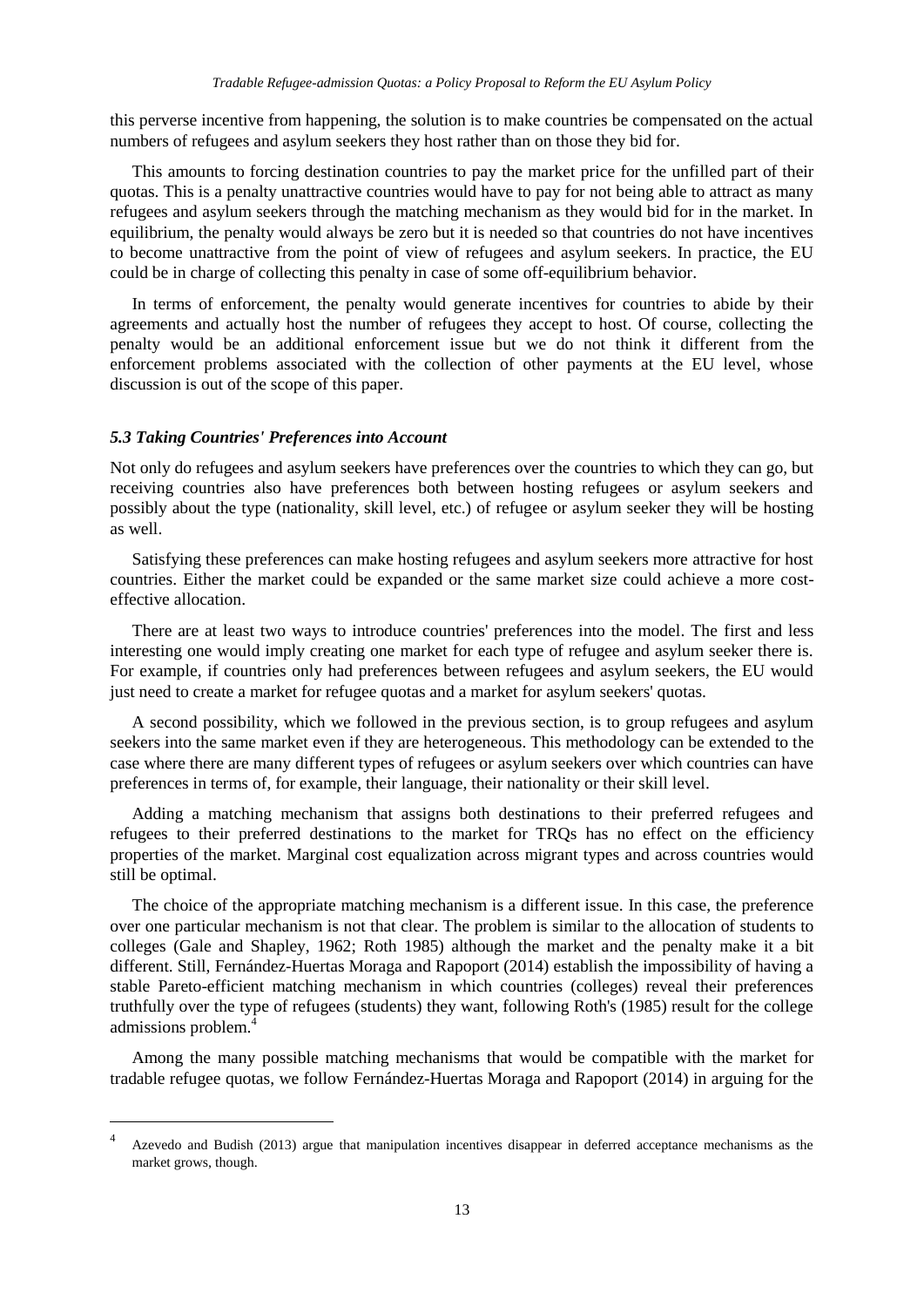country-proposing deferred acceptance mechanism, on the basis that it is less manipulable than the refugee-proposing one, as defined by Pathak and Sonmez (2013).

The way the mechanism works is by countries submitting their preferences over refugees and asylum seekers first. Refugees and asylum seekers accept their most preferred visa among the countries willing to accept them and reject the unacceptable ones (countries where they would not want to go). Rejected countries would then offer visas again to their preferred refugees and asylum seekers among those who had not rejected them yet. Refugees and asylum seekers with several visa offers would then hold to their most preferred one and reject their unacceptable ones. The process would repeat until no country would have visas left to offer.

Even though this mechanism attains the most preferred stable matching for countries, $5$  taking into account countries preferences could introduce a trade-off. On the one hand, cost-efficiency is increased (Fernández-Huertas Moraga and Rapoport, 2014). On the other hand, the matching mechanism can generate some additional uncertainty over its outcome. However, it must be noted that the first effect can be proved while the second would be an empirical question.

#### **6. The Malta Example**

 $\overline{\phantom{a}}$ 

This section makes use of a pilot program by the European Union that aimed to implement the principle of solidarity and burden sharing in the context of refugee and asylum policy. Particularly, a European Council Conclusion initiated the EUREMA (European Relocation from Malta) program in 2009 at the initiative of Commissioner Barnier in order to alleviate the disproportionate burden accruing to the Island of Malta. In fact, Malta was under great pressure regarding the large influx of refugees and other asylum seekers in 2009, as well as in 2011 and 2012. The European Asylum Support Office (EASO), whose main objective is to coordinate Member States policies in view of the development of the Common European Asylum System, was inaugurated in Malta in 2011 as a response to these developments and with the objective of evaluating the EUREMA program. EASO  $(2013)$  states that:

The Maltese Office of the Refugee Commissioner received a total of 2,114 applications for international protection in 2012 (...). 86.3 % of applications received by the Office of the Refugee Commissioner in 2012, as in previous years, were lodged by third country nationals (TCNs) who entered Malta irregularly by sea.

In view of the significant pressures facing Malta, and following an inter-Ministerial pledging conference organized by the European Commission in May 2011, relocation of protected persons from Malta to other Member States took place during 2012 (...). Relocation activities were organized either as part of the EU pilot project on Intra-EU relocation (EUREMA), or through bilateral projects.

EUREMA's success in 2009 led to the extension of the program in 2011 (EUREMA II). EASO divides EUREMA into Phase I, initiated in 2009 and ultimate relocation in 2011, and Phase II, brought to life in 2011 and relocation partly still in process. Tables 2 and 3 show the participating Member States, the pledges, and the final distribution of asylum seekers.

<sup>5</sup> Azevedo and Leshno (2013) show that it would also be the preferred mechanism for refugees and asylum seekers with a large number of participants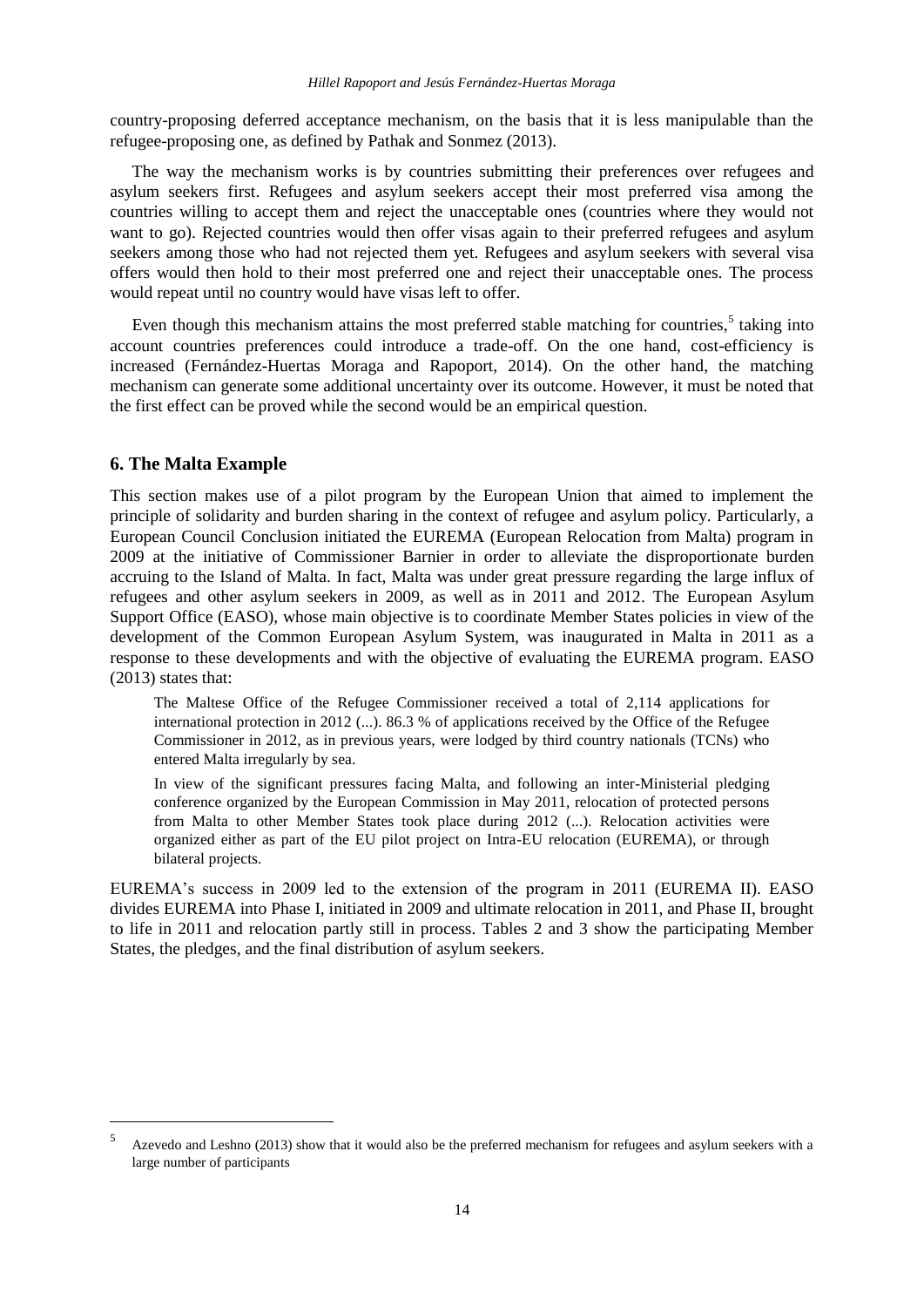| <b>Member State</b>   | <b>Places</b><br>pledged | <b>Number</b><br>relocated |  |
|-----------------------|--------------------------|----------------------------|--|
| France                | 90                       | 95                         |  |
| Germany               | 100                      | 102                        |  |
| <b>Hungary</b>        | $8 - 10$                 | 0                          |  |
| Luxembourg            | 6                        | 6                          |  |
| Poland                | 6                        | 0                          |  |
| Portugal              | 6                        | 6                          |  |
| Romania               | 7                        | 0                          |  |
| Slovakia              | 10                       | 0                          |  |
| Slovenia              | 10                       | 8                          |  |
| <b>United Kingdom</b> | 10                       | 10                         |  |
| Total                 | 253-5                    | 227                        |  |

**Table 2:**

Source: EASO (2012)

In Phase I, Germany and France relocated most of the immigrants: 197 out of 227, even more than they had pledged initially. In contrast, other countries eventually did not commit to the number of relocations they had pledged at the beginning. In Phase II only 217 out of 306 pledged allocations had effectively taken place by January 2013.

| Member State/Schengen<br><b>Associated State</b> | Number of relocation<br>places pledged<br>$(2011 - 2012)$ | Number of beneficiaries<br>relocated<br>(as at 23 January 2013) (74) | Bilateral/EU funded<br>project |
|--------------------------------------------------|-----------------------------------------------------------|----------------------------------------------------------------------|--------------------------------|
| Germany                                          | 150                                                       | 153 <sup>(75)</sup>                                                  | Bilateral                      |
| Poland                                           | 50                                                        | 6(76)                                                                | <b>EU-funded Project</b>       |
| Spain                                            | 25                                                        |                                                                      | Bilateral                      |
| The Netherlands                                  | 20                                                        | 20(77)                                                               | Bilateral                      |
| Denmark                                          | 10                                                        | 10(78)                                                               | Bilateral                      |
| Romania                                          | 10                                                        |                                                                      | EU-funded project              |
| Slovakia                                         | 10                                                        |                                                                      | EU-funded project              |
| Hungary                                          | 5                                                         |                                                                      | EU-funded project              |
| Ireland                                          | 10                                                        | 20(79)                                                               | Bilateral                      |
| Lithuania                                        | 6                                                         | $4^{(80)}$                                                           | EU-funded project              |
| Portugal                                         | 6                                                         | $4^{(81)}$                                                           | EU-funded project              |
| <b>Bulgaria</b>                                  | 4                                                         |                                                                      | EU-funded project              |
| Total                                            | 306                                                       | 217                                                                  |                                |

**Table 3:**

Table 3: Intra-EU relocation from Malta by EU Member States: number of pledges in 2011-2012 and actual relocations by January 2013

Source: EASO (2013)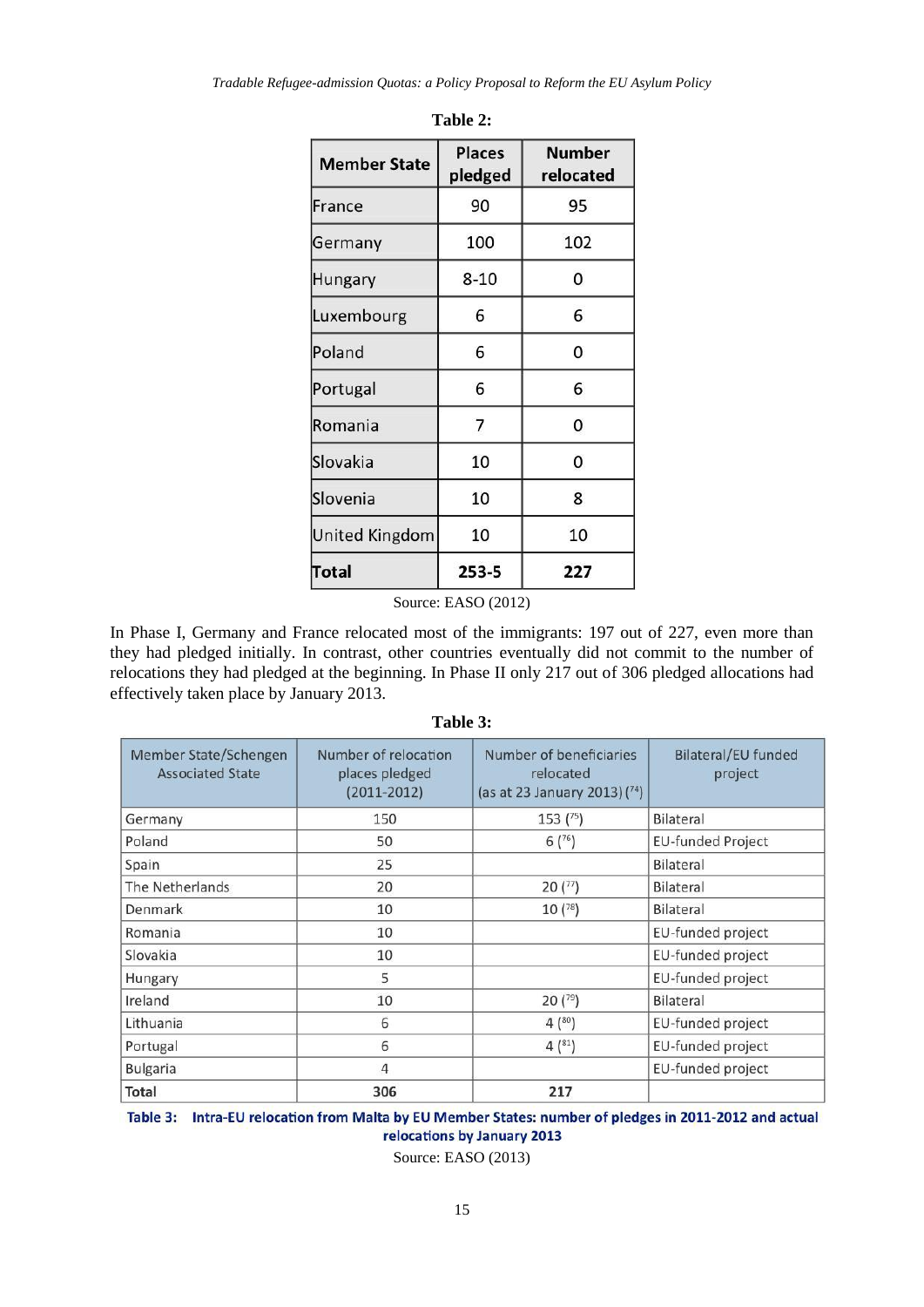Table 3 shows that participation extended to more countries in this second phase, although this was achieved by allowing some of the new participating countries to sign their own bilateral agreements to relocate refugees and asylum seekers.

The relevance of the EUREMA program for this study is three-fold. First, it sets the context for possible applications of the matching model proposed above. Second, the program applies a simplified matching procedure between Member States and asylum seekers and thus uncovers possible shortcomings and challenges faced by Member States and administrators. Third, it reveals how the proposed matching technique can deal with problems that occur if the relocation is uncoordinated and at which points it is more efficient.

For this purpose, the lessons learned from the EUREMA pilot are of major importance. EASO (2012) analyzes the results in a fact-finding exercise and describes participation, matching procedure, and feedback of the Member States.

Participation in EUREMA was voluntary and, still, 12 EU countries agreed to participate at some point since 2009, when the need of some measure to assist Malta was first brought to the attention of the European Commission. The benefit for participating countries consisted of funding for relocation activities as well as access to the expertise from the designers of the EUREMA framework. This level of participation would be a good sign for a similar pilot experience with a system of tradable refugee quotas like the one presented above.

In addition to the 12 European Member States participating through EUREMA, Phase II also allowed individual countries, both Member States and Associated Countries such as Switzerland, to reach bilateral agreements with Malta for the relocation of refugees or asylum seekers. Eight additional countries chose this alternative.

The selection of potential beneficiaries that would be relocated was made in two steps. First, UNHCR counseled potential beneficiaries through a registration exercise that took place in 2009. In a second step, participating countries sent missions to Malta to make the final selection.

The matching part of the market for tradable refugee quotas could follow a similar strategy. During the registration exercise, information could also be gathered about the preferred destinations of all of the potential beneficiaries. Then, countries could express their preferences about types of refugees and asylum seekers and some authority, either UNHCR or EASO, could perform the matching applying the country-proposing deferred acceptance mechanism to both lists of preferences: those of countries and those of potential beneficiaries.

Generally, the fact-finding exercise of EASO reveals that the approach is rather Member-States oriented. Not only has there been no inquiry about the personal preferences on destinations by refugees and asylum seekers but there is also no or very few information about the satisfaction level of the relocated persons with the EUREMA program. In contrast, there is detailed information about the selection criteria and demands of Member States. Among this detailed information, there is a long list of challenges to be addressed as identified by participating countries. We enumerate a selection of them below, while arguing in which way our market for tradable refugee quotas could have a useful role in addressing them:

- Time constraints relating to identification of candidates, in particular as some required several rounds of counseling before confirming their interest in relocation. The matching mechanism would prevent this type of problem from happening. If we collect the preferences of potential beneficiaries during the registration drive, there would be no need in general to confirm the interest in relocation.
- Limitations and constraints of the participating States' selection criteria, in order to match the profile of beneficiaries of international protection in Malta. Again the matching mechanism, would gather the required information beforehand so that this would no longer be a problem.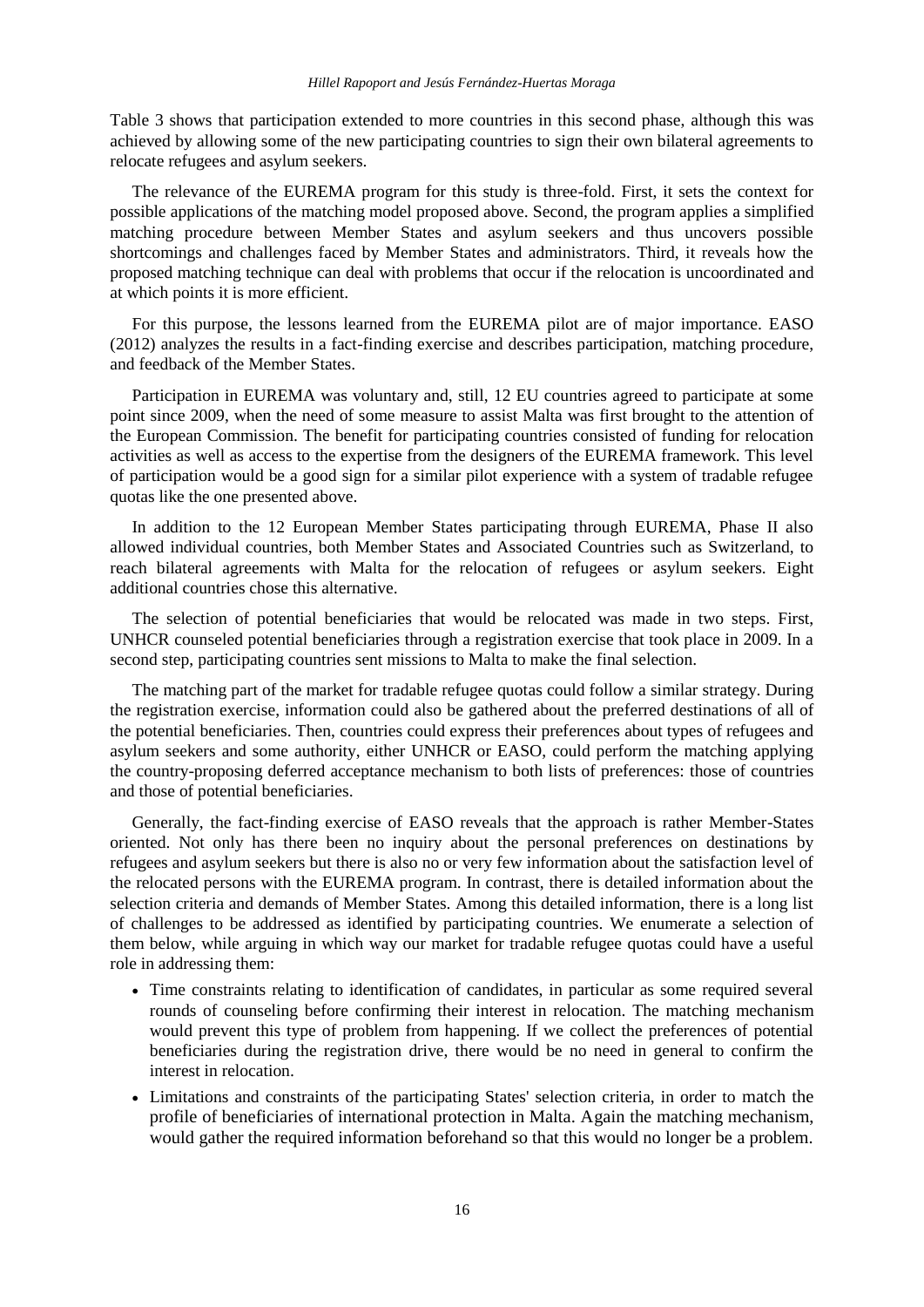Participating states could express their limitations and constraints when stating their preferences over types of refugees and asylum seekers.

- Assessing the willingness and suitability of potential beneficiaries to being relocated. This challenge is directly related to the first one and, as in that case, the matching mechanism would directly take care of it.
- Target group composition (refugees, subsidiary protection beneficiaries, asylum seekers). In the same way, this challenge is related to the second one so that the part of the matching mechanism that takes care of countries' preferences would address it.
- Setting up clear criteria concerning relatives, especially considering family reunification. This feature is not specifically considered in the current version of the matching mechanism but it can be easily incorporated. For example, Roth (2002) explains how classical matching mechanisms can be modified to take into account the assignment of couples to residency positions in the US.
- Lack of will by some candidates to commit to relocation offers by `new' EU Member States where there are few migrant communities. Again, this is a matching problem on the side of potential beneficiaries that could be solved by collecting their preferences at the time of registration.

Most of these selected challenges are related to matching issues that can be addressed by the matching mechanism that we incorporate to the market for tradable refugee quotas. This quote from EASO (2012) makes it even clearer (emphasis added):

Some of the selection criteria did not *match* the characteristics of the beneficiaries of international protection in Malta, making it difficult to carry out the relocation to some of the participating States (...). This sometimes led to a *mismatch* between the criteria and the pool of candidates (...). Other participating States requested that the beneficiaries be refugees (...).

The last sentence reveals key differences between the admission criteria of several countries. Some preferred already recognized refugees while others were willing to accept asylum seekers waiting for a decision. Figure 6 shows that there was a great deal of heterogeneity in the selection criteria of participating countries.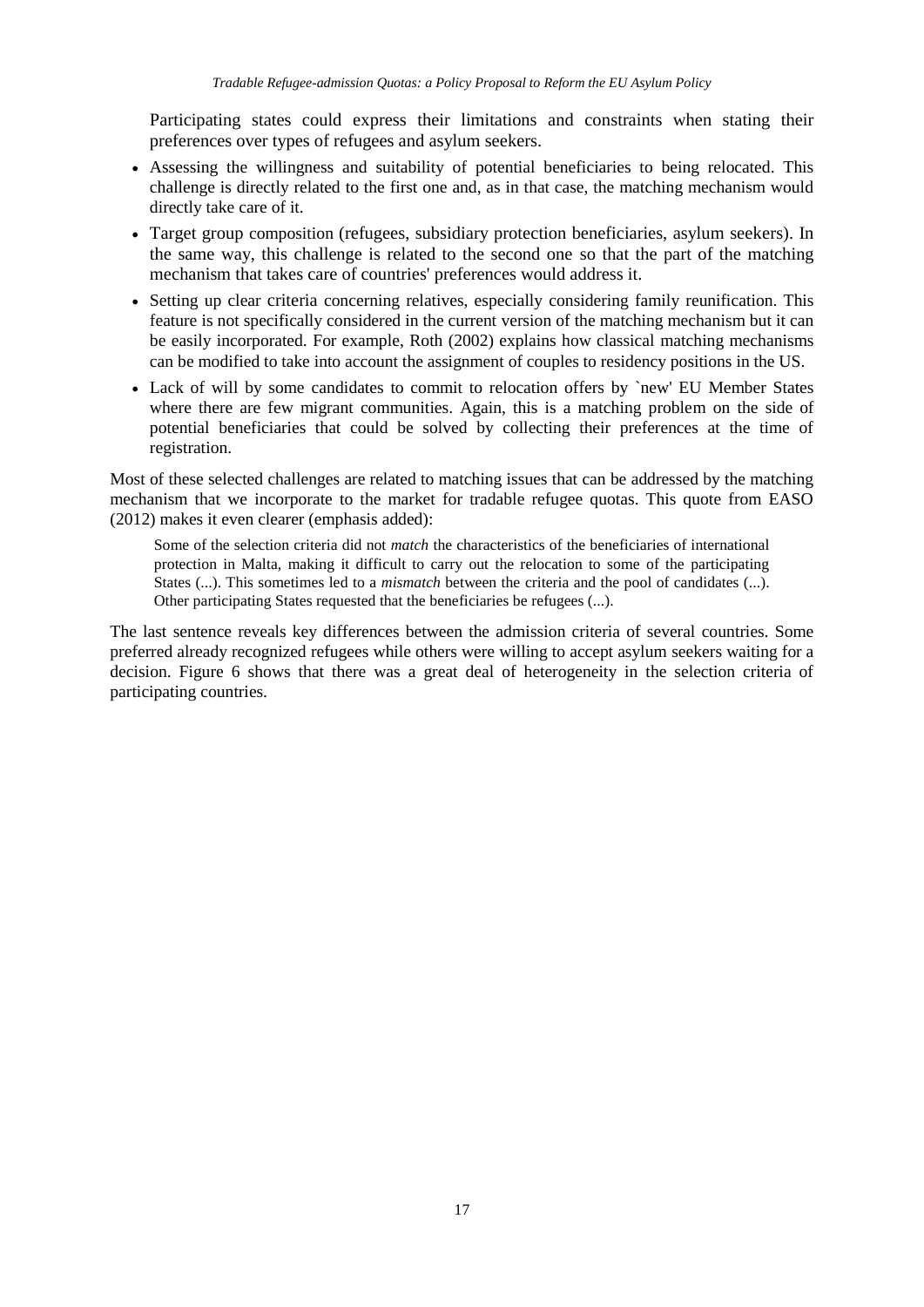#### **Figure 6:**

#### **SELECTION CRITERIA**



Source: EASO (2012)

Out of the ten selection criteria listed, only one of them (language) was mentioned by the ten surveyed countries while two of them (refugee status and not being a threat to public order) were only mentioned by one country (Romania). All in all, this heterogeneity in preferences is good news since it allows exploiting the gains from trade in the market.

We end this section with another quote, this time from EASO (2013):

... there is room for discussing and developing the instrument of intra-EU re-location in the future, as part of a range of intra-EU solidarity measures. The Commission created the scope for Union co-financing of such activities in the Asylum and Migration Fund proposal, which will facilitate action by Member States willing to engage in voluntary projects, with the EASO taking a coordinating role as established in its founding Regulation.

The main advantage of the proposed matching mechanism is that it deals with the heterogeneity in the preferences of the Member States most efficiently by exploiting the comparative advantage of each participant. Consequently and contrary to conventional EU immigration policies, the matching model embraces heterogeneity rather than trying to find a "one size fits all" solution. As a general conclusion, we argue that, given the Malta example with EUREMA, our proposed market for tradable refugeeadmission quotas combined with a matching mechanism would be a perfect instrument for intra-EU relocation of refugees and asylum seekers.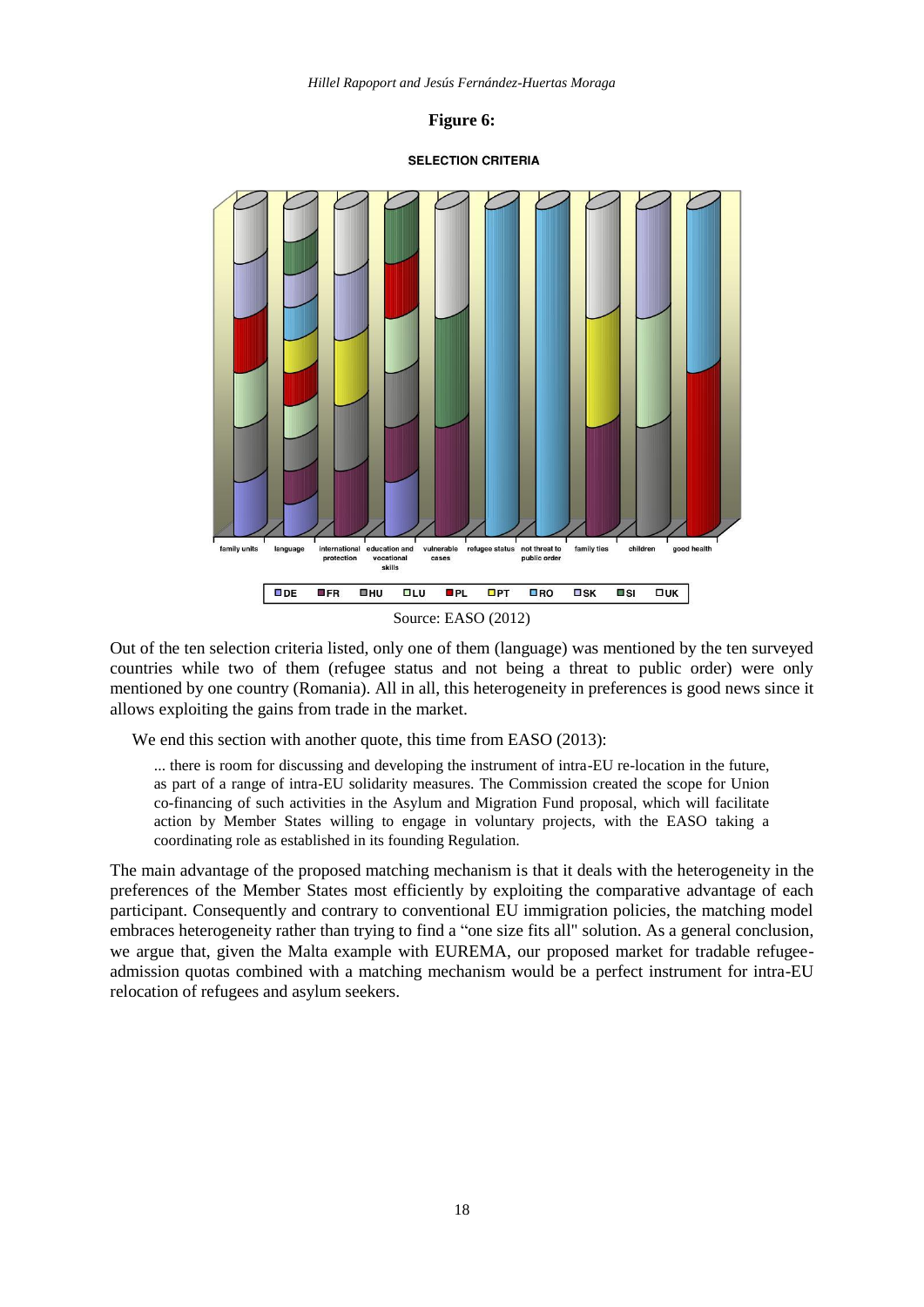#### **References**

- Abdulkadiroglu, A. and T. Sonmez (1999): House Allocation with Existing Tenants, Journal of Economic Theory, 88: 233-260
- Azevedo, E.M. and E. Budish (2013): Strategy-proofness in the Large, mimeo.
- Azevedo, E.M. and J.D. Leshno (2013): A Supply and Demand Framework for Two-Sided Matching Markets, mimeo.
- Balleix, C. (2014): From Lampedusa to the Post-Stockholm Programme: Difficult European solidarity in the field of migration. Brussels: Egmont Institute.
- Barbou Des Places, S. and B. Deffains (2004): Cooperation in the shadow of regulatory competition: the case of asylum legislation in Europe, International Review of Law and Economics 23: 345-364
- Bubb, R., M. Kremer and D. I. Levine (2011): The Economics of International Refugee Law, The Journal of Legal Studies 40 (2): 367-404.
- Casella, A. (1999): Tradable De cit Permits. Efficient Implementation of the Stability Pact, Economic Policy 29: 323-347.
- Chen, Y. and T. Sonmez (2002): Improving Efficiency of On-Campus Housing: An Experimental Study, American Economic Review, 92 (5): 1669-1686.
- Council (of Ministers) of the European Union (2012), Conclusions on a common framework for genuine and practical solidarity towards member States facing particular pressures on their asylum systems, including through mixed migration flows, 8 March 2012; not published in the Official Journal.
- De Bruycker et alia (2010): Setting up a Common European Asylum System: Report on the application of existing instruments and proposal for the new system, Luxembourg: Publications Office of the European Union.
- European Asylum Support Office (2012): EASO fact finding report on intra-EU relocation activities from Malta. Retrieved from [http://easo.europa.eu, Ju](http://easo.europa.eu)ly 2012.
- European Asylum Support Office (2013): Annual Report on the Situation of Asylum in the European Union 2012. Luxembourg: Publications Office of the European Union.
- European Commission (2011), Communication on enhanced intra-EU solidarity in the field of asylum: an EU agenda for better responsibility-sharing and more mutual trust [COM(2011)835 not published in the Official Journal.
- European Council (2014): Conclusions concerning the area of Freedom, Security and Justice and some related horizontal issues. 2014/C 240/05.
- European Migration Network (2013): Synthesis Report Intra-EU Mobility of third-country nationals. Brussels: Publications Office of the European Union.
- Fernández-Huertas Moraga, J. and H. Rapoport (2014): Tradable Immigration Quotas, Journal of Public Economics 115: 94-108.
- Friedman, D. and J. Ostroy (1995): Competitivity in Auction Markets: An Experimental and Theoretical Investigation, The Economic Journal 105 (428): 22-53.
- Gale, D. and L. Shapley (1962): College Admissions and the Stability of Marriage, American Mathematical Monthly 69, 9-15.
- Hathaway, J. C. and R. A. Neve (1997): Making International Refugee Law Relevant Again: A Proposal for Collectivized and Solution-Oriented Protection, Harvard Human Rights Journal, 10: 115-211.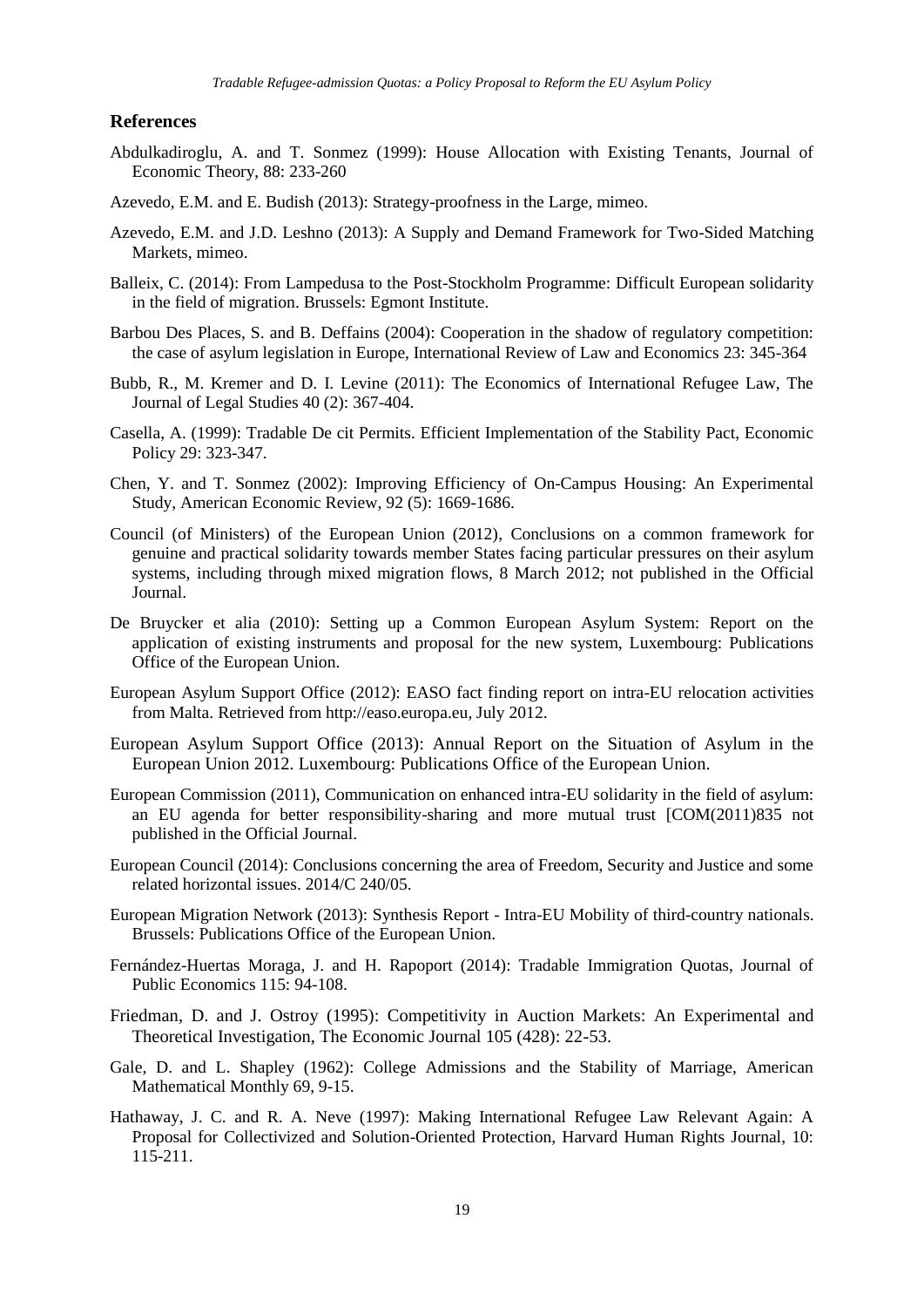Hatton, T. J. (2004): Seeking asylum in Europe, Economic Policy, 19 (38): 5-62

- Hatton, T. J. (2011): Seeking Asylum. Trends and Policies in the OECD. CEPR. Lon-don, UK.
- Hatton, T.J. (2012): Asylum Policy in the EU: the case for deeper integration, Norface Migration Discussion Paper No. 2012-16.
- Hatton, T.J. (2013): The Slump and Immigration Policy in Europe, The Australian National University Centre for Economic Policy Research Discussion Paper No. 686.
- Neumayer, E. (2004): Asylum Destination Choice: What Makes some European Countries more Attractive than Others?, European Union Politics, 5 (2): 155-180
- Pathak, P. and T. Sonmez (2013): School Admissions Reform in Chicago and England: Comparing Mechanisms by Their Vulnerability to Manipulation, American Economic Review 103 (1): 80-106.
- Roth, A. E. (1985): The College Admissions Problem is not Equivalent to the Marriage Problem, Journal of Economic Theory 36, 277-288
- Roth, A. E. (2002): The Economist as an Engineer: Game Theory, Experimental Economics and Computation as Tools of Design Economics, Econometrica, 70 (4): 1341-1378.
- Schuck, P. H. (1997): Refugee Burden-Sharing: A Modest Proposal, Yale Journal of International Law, 22: 243-297
- Thielemann, E.; R. Williams; C. Boswell; and Matrix Insight Ltd. (2010): What system of burdensharing between Member States for the reception of asylum seekers? Study. Directorate General for Internal Policies, Policy Department C: Citizens' Rights and Constitutional Affairs, Civil Liberties, Justice and Home Affairs, European Parliament, Brussels.
- UNHCR (2013): UNHCR Statistical Yearbook, 12th edition. Geneva: United Nations High Commissioner for Refugees.